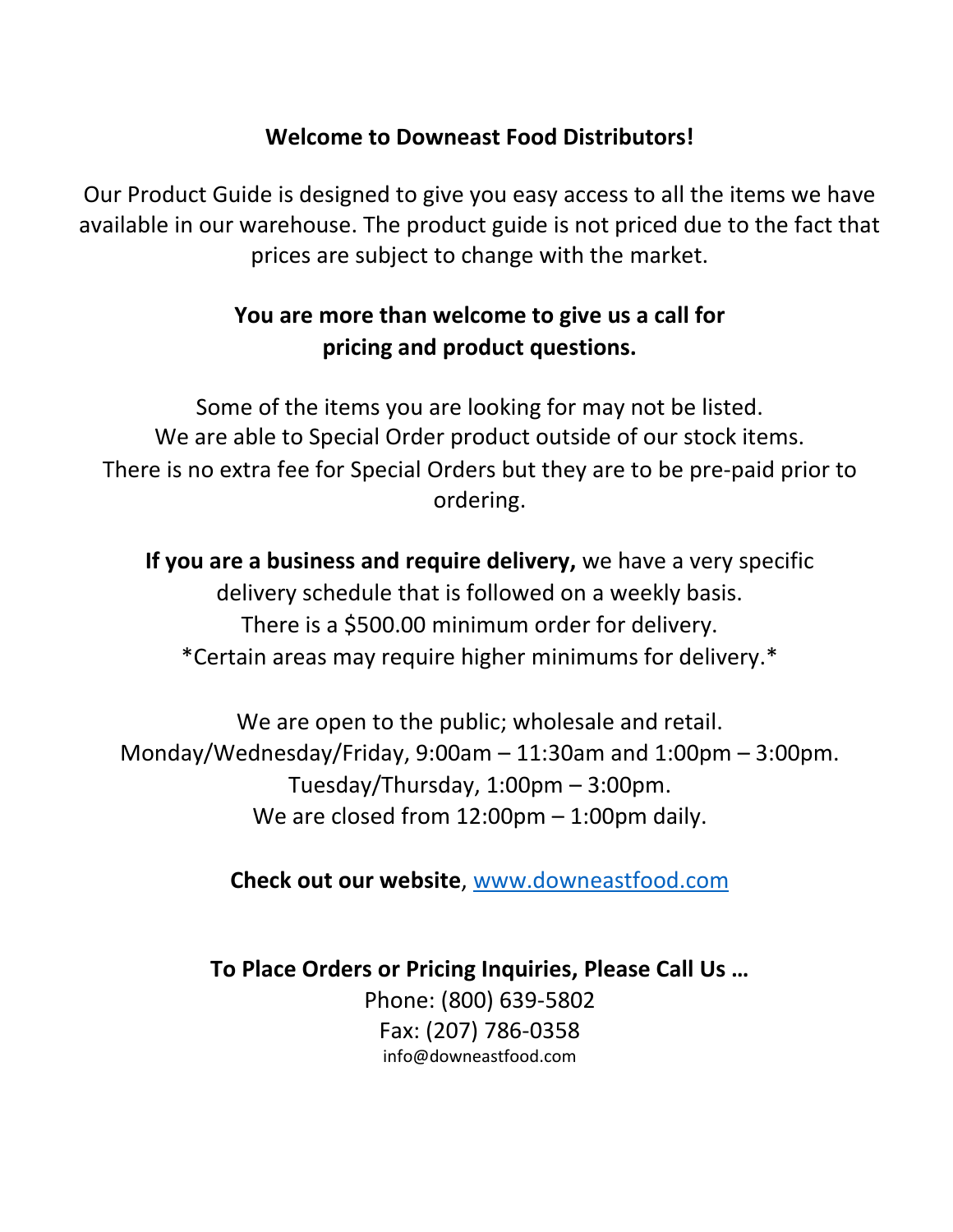# **TABLE OF CONTENTS What can we help you find…**

| <b>Bagels Frozen</b>     | 19             |
|--------------------------|----------------|
| <b>Bakery Boxes</b>      | 17             |
| <b>Beans</b>             | 9              |
| <b>Bowls</b>             | 18             |
| <b>Bread Bases</b>       | 4              |
| Bread Dough Frozen       | 20             |
| <b>Brownie Mixes</b>     | 4              |
| <b>Cake Bases</b>        | 4              |
| <b>Cake Mixes</b>        | 4              |
| Candy                    | 11             |
| Caramel                  | 10             |
| Chocolate                | 10             |
| Cinnamon Rolls Frozen    | 20             |
| Cocoa                    | 10             |
| Coconut                  | 10             |
| Condiments               | 11             |
| <b>Cookie Mixes</b>      | 4              |
| Cookies Frozen           | 20             |
| Corn Meal                | $\mathbf 1$    |
| Corn Syrup               | 6              |
| <b>Croissants Frozen</b> | 21             |
| <b>Crunch Topping</b>    | 11             |
| Cups                     | 18             |
| Dairy                    | 19             |
| Donut Dips               | 15             |
| Donut Fillings           | 14             |
| <b>Donut Mixes</b>       | 4              |
| Donuts Frozen            | 20             |
| Dough Conditioner        | 4              |
| <b>Dried Fruit</b>       | 12             |
| Dry Ingredients          | 7              |
| <b>Extracts</b>          | 6              |
| Flour                    | $\overline{1}$ |
| Fondant                  | 3              |
| <b>Food Coloring</b>     | 6              |
| Fruit Frozen             | 12             |
| <b>Fruits Canned</b>     | 12             |
| Glazes                   | 15             |
| Honey                    | 6              |
| Icing                    | 15             |
| Icing Fruit              | 15             |

| Jams                          | 14             |
|-------------------------------|----------------|
| Lids                          | 18             |
| Liquid Ingredients            | 6              |
| Maple Syrup                   | 6              |
| Margarine                     | 19             |
| <b>Milk Products</b>          | 6, 7           |
| <b>Miscellaneous Fillings</b> | 14             |
| Molasses                      | 6              |
| <b>Muffins Frozen</b>         | 20             |
| <b>Muffin Mixes</b>           | 4              |
| Natural                       | $\overline{2}$ |
| <b>Nuts</b>                   | 11             |
| Oats                          | 1              |
| Oil                           | 5              |
| Organic                       | $\overline{2}$ |
| Pan Grease                    | 5              |
| Paper Bags                    | 17             |
| Paper Products                | 16, 17, 18     |
| Pasta                         | 8              |
| Pastry Dough Frozen           | 21             |
| Pie Fillings                  | 14             |
| Pie Tins                      | 17             |
| Poly Bags                     | 17             |
| Popcorn                       | 8              |
| Pudding                       | 7              |
| Rice                          | 1              |
| Salt                          | 7              |
| <b>Scones Frozen</b>          | 21             |
| Shortening                    | 5              |
| Soups                         | 21             |
| Spices                        | 13             |
| Sprinkles                     | 11             |
| <b>Stabilizers</b>            | 5              |
| <b>Strudel Frozen</b>         | 20             |
| Sugar                         | 3              |
| Tuna                          | 8              |
| <b>Turnover Fillings</b>      | 14             |
| Vegetables Canned             | 12             |
| Vegetables Frozen             | 12             |
| Vinegar                       | 6              |
| Yeast                         | 5              |
|                               |                |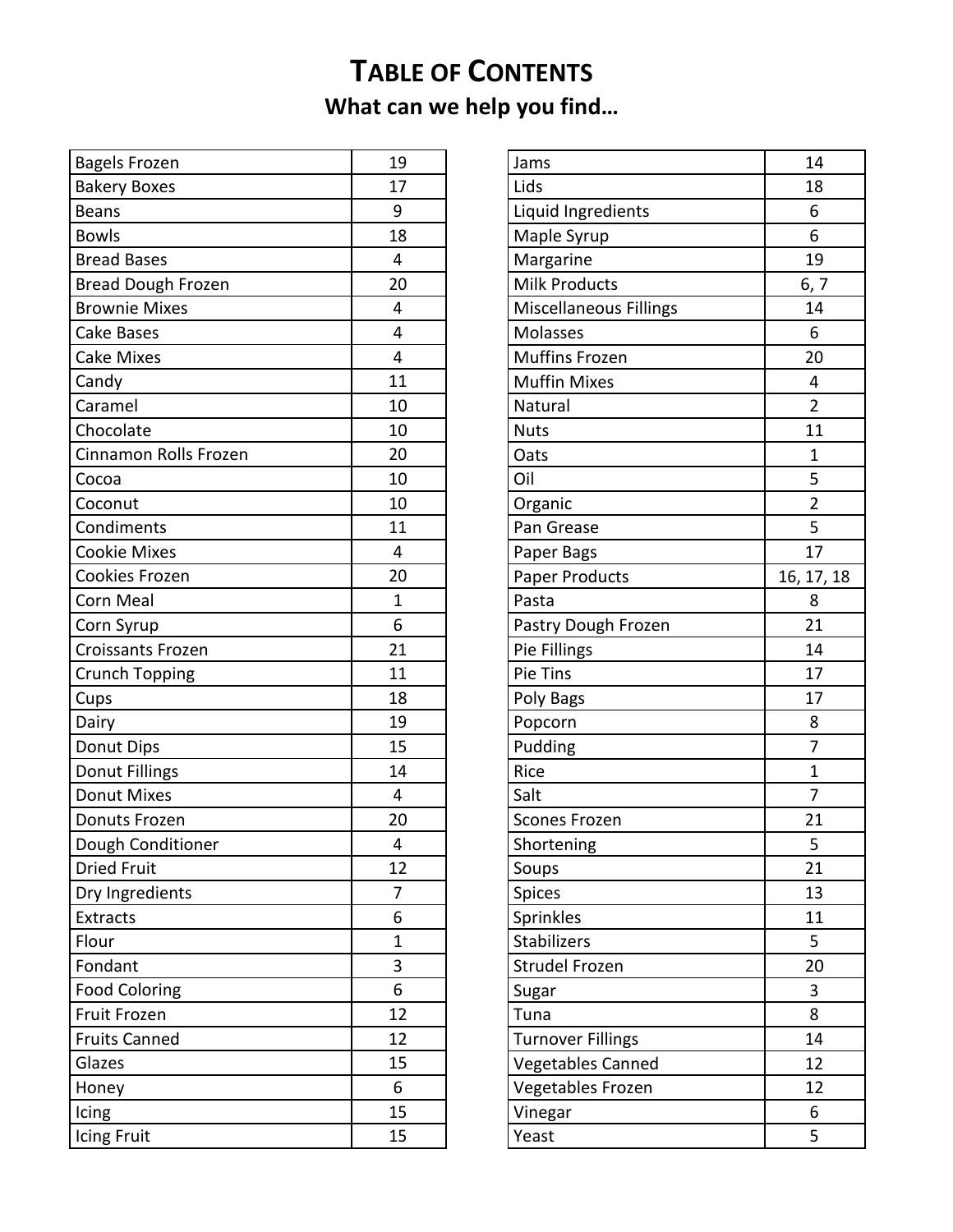# **FLOUR / OATS**

### **Bleached/Bromated/Enriched 50lb**

Producer Colonial (Dover Special) Full Strength

## **Unbleached/Unbromated/Enriched 50lb**

Occident 7B Strong (Dover Natural) Harvest King Sir Galahad King Arthur Special Minnesota Girl Qualitate

**High Gluten/Bleached/Bromated 50lb** Hummer QQRK All Trumps

**High Gluten/Unbleached/Unbromated 50lb** Hummer MMRG Sir Lancelot

#### **Whole Wheat/Wheat 50lb**

Whole Wheat Fine Whole Wheat Medium Whole Wheat Coarse White Whole Wheat (King Arthur) Cracked Wheat Vital Wheat Gluten Wheat Germ

#### **Maine Grains 50lb**

Rolled Oats 40lb 100% Whole Wheat 86% Extraction 75% Extraction Organic Rye Flour Organic Rye Flakes

**Rice** Long Grain Brown Rice 25lb White Rice 25lb

### **Rye Flour 50lb**

Dark Rye White Rye Rye Chops Coarse Rye Meal Medium

#### **All Purpose 50lb**

Hotel & Restaurant Miller's Choice

## **Miscellaneous 50lb**

Excello X-Fancy Semolina Rice Flour Corn Flour Tapioca Flour Brown Rice Flour Oat Flour Oat Bran Table Bran Transitional

#### **Corn Meal 50lb**

Corn Meal Coarse Corn Meal Fine Corn Meal Medium 4/6lb, 6lb

#### **Oats 50lb**

Whole Oat Groats Regular Rolled Quick Rolled Steel Cut Quick Oats 12/42oz, 42oz

> **Pastry Flour 50lb** Purity Pastry

**Cake Flour 50lb** Purasnow Super Tops

## **Gluten Free Mix 25lb**

King Arthur Gluten Free Baking Mix Bob's Redmill 1-to-1 GF Baking Mix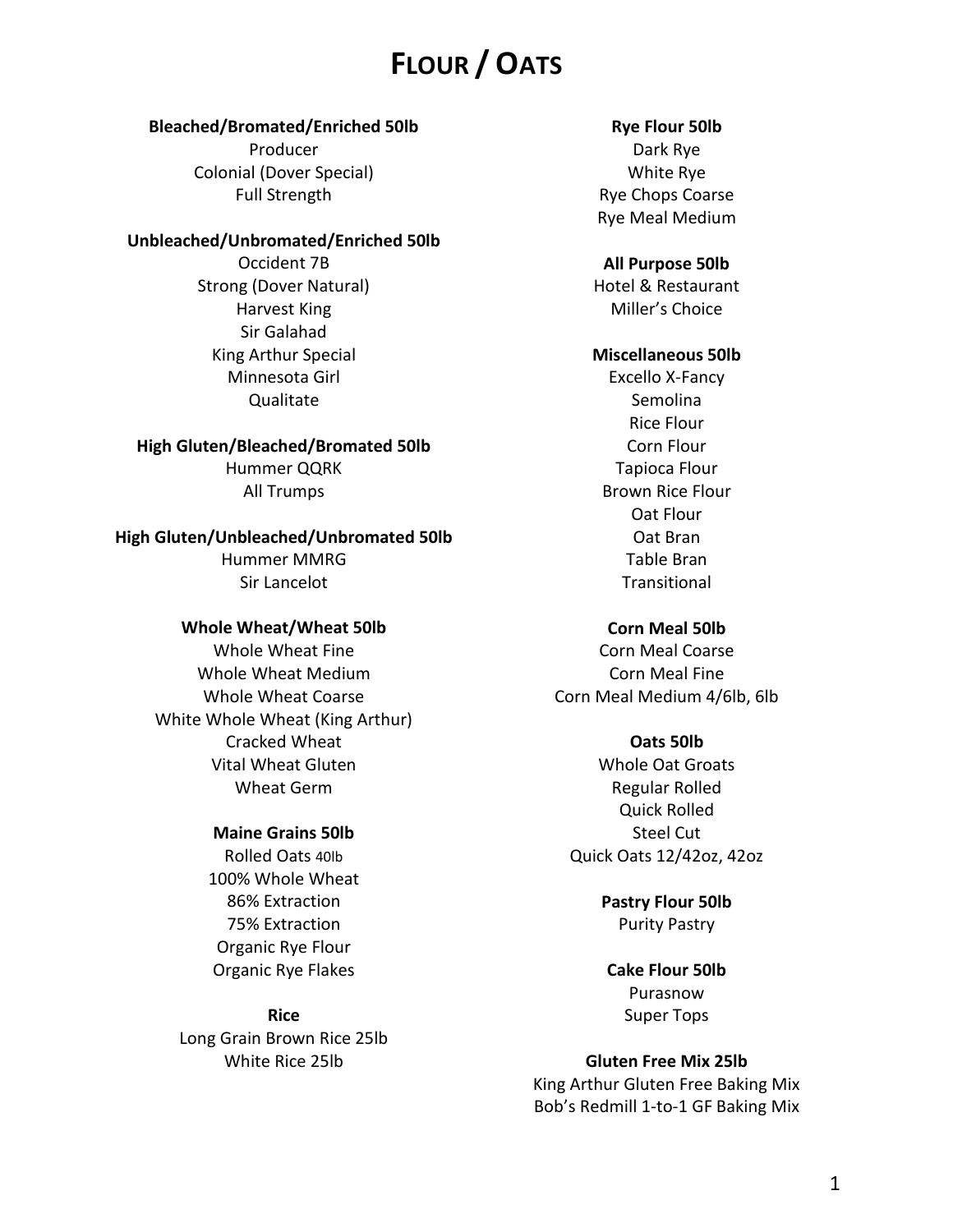# **ORGANIC / NATURAL**

#### **Natural**

Pumpkin Seeds 55lb, 2.5lb Hulled Raw Sunflower Seeds 50lb Hulled Roasted Sunflower Seeds 10lb Natural Sesame Seeds 50lb Hulled Sesame Seeds 50lb, 5lb, 18oz Poppy Seeds 50lb, 6lb, 18oz Caraway Seeds 50lb, 5lb, 16oz Flax Seeds 50lb, 10lb Hulled Millet Seeds 50lb

#### **Flour 50lb**

Victoria Unbleached White Gosford Whole Wheat King Arthur Artisan King Arthur Classic King Arthur Whole Wheat Whole Rye Flour Rye Berries Rye Flakes Buckwheat Flour Whole Spelt Flour White Spelt Flour Whole Oat Flour Corn Meal

#### **Grains 50lb**

7 Grain & Seed Mix Oat Bran Hulled Barley Hard White Wheat Berries Hard Red Wheat Berries

#### **Oats 50lb**

Regular Rolled Quick Rolled Steel Cut Thick Cut Gluten Free Rolled Gluten Free Quick Rolled

#### **Sugar 50lb**

Domino Granulated White Sugar Golden Barrel Brown Sugar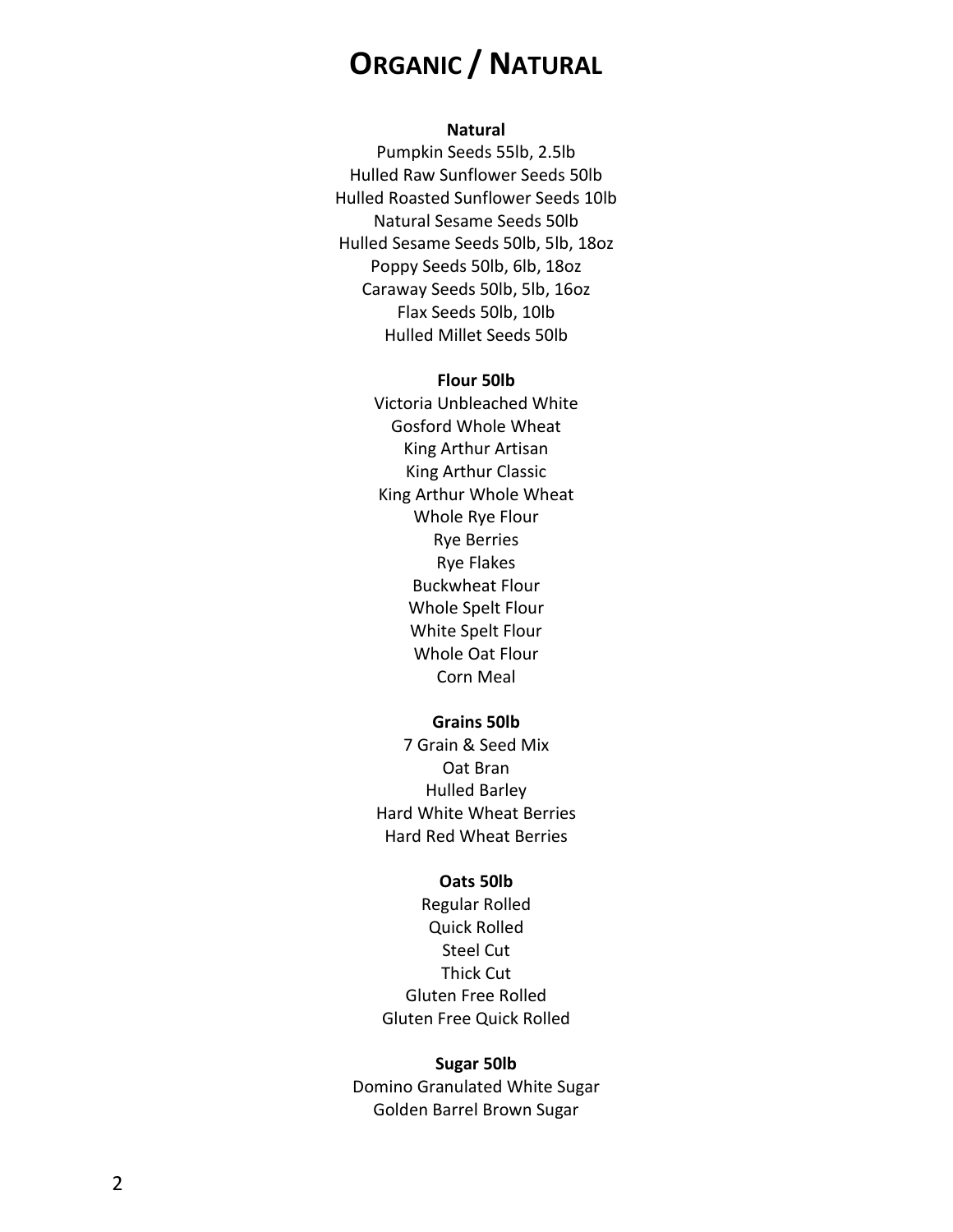# **SUGAR**

### **Granulated**

Domino Extra Fine 50lb Domino Fruit Fine 50lb Domino Baker's Special 50lb Packer 10/4lb

### **Confectioners**

Domino 6x Powdered 50lb Domino 10x Powdered 50lb, 12/2lb, 2lb

#### **Brown**

Domino Light Brown Sugar 50lb, 25lb, 12/2lb, 2lb Golden Barrel Brown Sugar 50lb Domino Dark Brown Sugar 50lb Domino Brownulated Sugar 50lb

## **Sanding 4/7.5lb**

Clear/White Sanding Sugar

## **Colored Sanding 8lb**

Blue Green Orange Pink Red Yellow Lavender

## **Miscellaneous 50lb**

Set n' Match Dextrose Natural Sucanat

#### **Non-Melting 10lb**

A&S Sweet New Snow Dawn Donut Sugar 50lb

#### **Fondant**

Satin Ice Fondant 20lb Karp's Bakers Fondant 50lb Golden Barrel 80/20 Fondant 50lb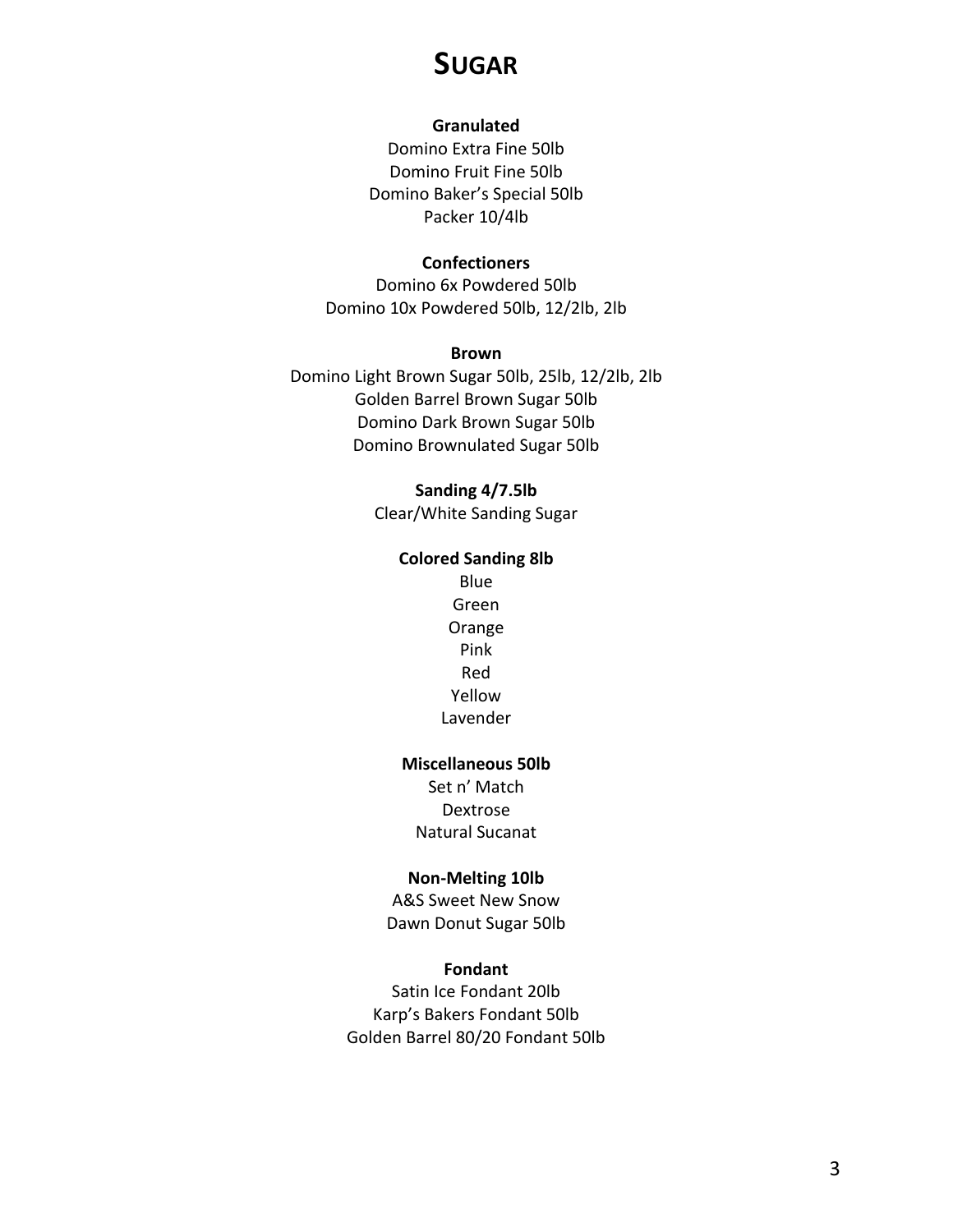# **MIXES / BASES**

## **Cake Mixes 50lb**

4393 Pillsbury Red Velvet 495128 Dawn Baker's Request Devil's Food 6344 Bake n' Joy Chocolate Whoopie Pie Mix 25lb

## **Cake Bases 50lb**

A&S Dream Cake 9865 Dawn Baker's Request White Cake 9208 Pillsbury Crème Cake 9270 Pillsbury Chocolate Crème Cake 9281 Pillsbury Baker's Plus Devil's Food 9282 Pillsbury Baker's Plus White 9283 Pillsbury Baker's Plus Yellow 9279 Pillsbury Carrot Cake 3022 Vanco Devil's Food

## **Brownie Mixes**

1150 Bake n' Joy Fudgy Brownie 50lb 258442 Dawn R&H Brownie 50lb

## **Bread Bases/Mixes**

Caravan EL-7 50lb Caravan ½ Frisco 50lb Caravan Cracklin Wheat 50lb Caravan Great Grain Bagel 2/20lb Caravan Sorrento 6 50lb A&S 761020 Komplet 6 Grain Seed 50lb (Corn, Barley, Wheat, Oats, Millet, Rye) A&S 761047 NY Rye 50% Base 50lb A&S 760128 Harvest 7 Grain 50lb A&S 760352 Florenta Mix 10/1lb Dawn 1065 Lord Benchley English Muffin 50lb

## **Crusts/Crumbs**

Keebler Graham Crumbs 10lb Keebler 3in Tart Shells 72/1.22oz

## **Plain Donut Mixes 50lb**

5708 Bake n' Joy Deluxe Cake Donut 6932 Dawn OK Buttermilk 7914 Dawn Majestic Cake Donut 7997 Dawn Majestic Vanilla 7468 Dawn Special Handcut 8067 Pillsbury Cake Donut

## **Chocolate Donut Mixes 50lb**

5706 Bake n' Joy Chocolate Cake Donut 7237 Dawn Devil's Food Donut 8048 Pillsbury Devil's Food Handcut Donut

## **Flavored Donut Mixes 50lb**

6874 Dawn Blueberry Donut 6742 Dawn Apple Crisp Donut Mix (Seasonal) 8201 Dawn Pumpkin Donut (Seasonal) 8581 Dawn Strawberry Donut (Seasonal) 5719 Bake n' Joy Apple Cinnamon Nugget Donut 9150 Bake n' Joy Blueberry Nugget Donut

## **Yeast Raised Donut Mixes 50lb**

25437 Dawn A-Raised Donut 8207 Pillsbury Super Raise 58 Donut 36096 Pillsbury T-Rise Yeast Raised Donut

## **Muffin/Pancake Mixes**

1150 Bake n' Joy Deluxe Basic 50lb

**Cookie Bases/Mixes** 1224 Bake n' Joy Macaroon Mix 25lb

## **Dough Conditioner 50lb**

Caravan Stretch-Out Caravan Bread & Bun Softener Puratos US 500 Reddi Sponge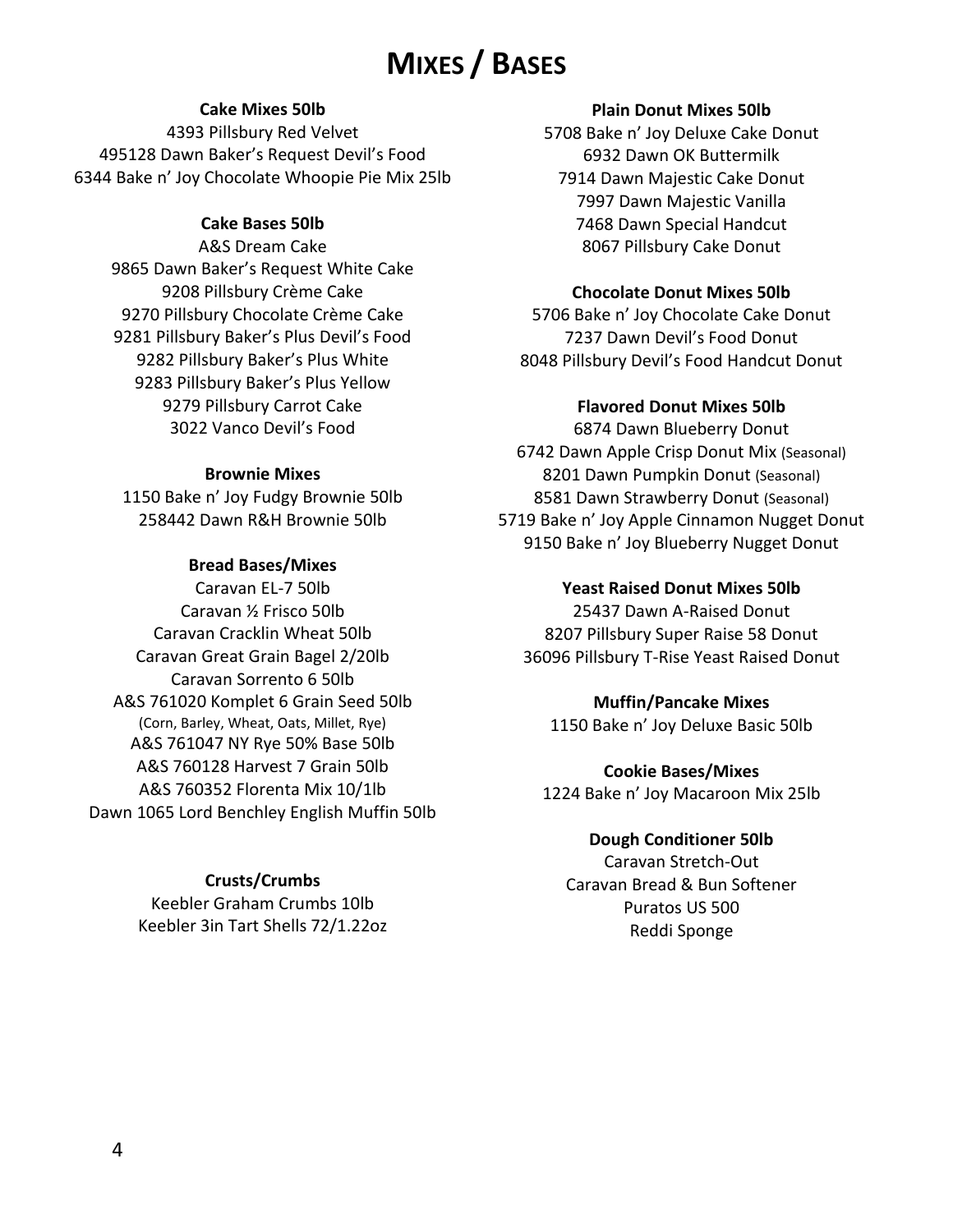# **SHORTENING / OILS / YEAST**

### **All Purpose Shortening 50lb**

Bunge 133 All Purpose Bunge NH 118 All Purpose Bunge 170 All Purpose Bunge Vream NH Stratas BBS Soy Flex Stratas Primex Golden Flex Fluid Flex Liquid Shortening 38lb Hi Ratio Liquid Shortening 38lb Lard Shortening Shortening HB 112 Flakes 50lb

#### **Pan Grease 6/14oz**

Bak-klene All Purpose Bak-klene Bread Catania Vegetable All Purpose Vegalene 3-Oil Food Release Vegalene Non-GMO, GF Dawn Pan Spray

## **Margarine**

Bunge 504 Pastry Margarine 50lb Bunge 531 Table Grade Margarine 50lb Bunge 560 Trans Free Margarine 30/1lb Stratas Buckeye Flex Baker's Margarine 50lb Oleo Margarine Solids 30/1lb Vegan Margarine 30lb

## **Dry Yeast**

Fleishman's 12/2lb Red Star 50lb, 12/2lb Red Star Nutritional 50lb

## **Instant Yeast**

SAF Instant 20/1lb Fleishman's Direct 20/1lb SAF Gold Label 1lb

# **Wet/Fresh Yeast**

Red Star 20/1lb Eagle 20/2lb

## **Stabilizers 20lb**

Vanco Instant Apple Vanco Instant Blueberry

## **Cake & Icing Shortening 50lb**

Bunge 327 Cake & Icing Stratas Hymo Soy Flex Stratas Sweetex Golden Flex Stratas Alpine Soy Flex

## **Donut Fry Shortening 50lb**

Bunge 415 Special Donut Fry Bunge NH 401 Donut Fry Stratas Super Fry Soy Flex Stratas Super Fry ZT

## **Oils**

Canola Oil 35lb, 6/1 Gallon, 1 Gallon Coconut Oil 50lb Corn Oil 6/1 Gallon, 1 Gallon Cristina Oil 10% Blend 6/1 Gallon, 1 Gallon Palm Oil 50lb Soybean Oil 35lb 100% Olive Oil 6/1 Gallon, 1 Gallon Extra Virgin Olive Oil 4/3 Liter, 3 Liter Mineral Oil 35lb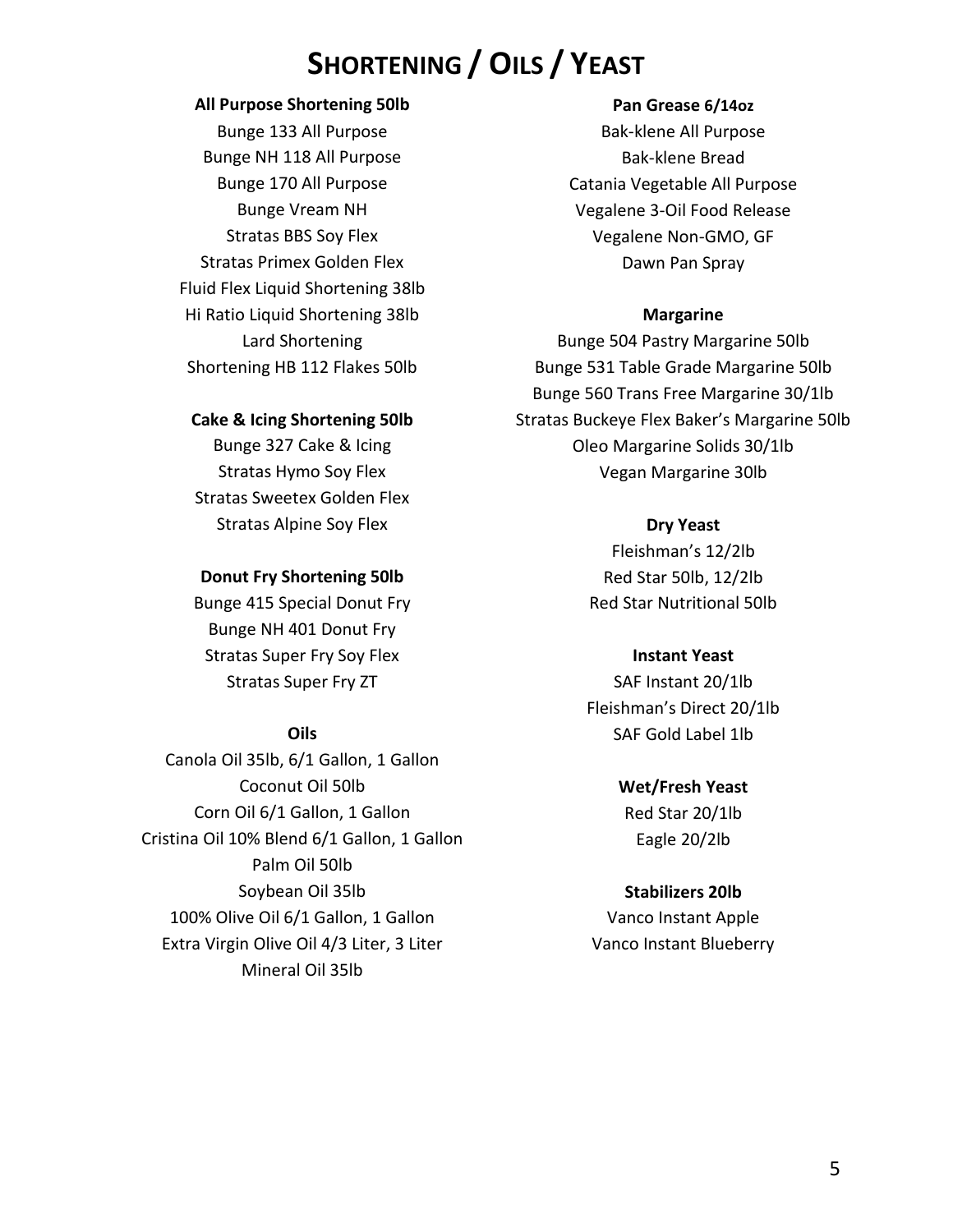# **LIQUID INGREDIENTS**

#### **Corn Syrup**

Karo Light Corn Syrup 4/1 Gallon, 1 Gallon Karo Dark Corn Syrup 4/1 Gallon Golden Barrel Corn Syrup 60lb

#### **Honey**

Bakery Honey 60lb Wildflower Honey 6/5lb, 5lb Pure Sweet Light Amber Honey 6/5lb, 5lb

#### **Milk Products**

Condensed Milk 6/#10, #10 Evaporated Milk 6/#10, #10

**Liquid Malt** Malt Liquid Diastatic 60lb

**Citrus 4/1 Gallon, 1 Gallon** Real Lemon Juice Real Lime Juice

#### **Molasses**

Domino Homemaid Molasses 60lb Golden Barrel Molasses 4/1 Gallon, 1 Gallon Golden Barrel Black Strap Molasses 60lb Golden Barrel #607 Molasses 60lb Dry Molasses 50lb Molasses TOTE

#### **Maple Syrup**

Grade B Pure Maine Syrup 4/1 Gallon, 1 Gallon Grade B Pure Maine Syrup 12/1 Quart, 1 Quart Sugarmill Pancake Syrup 4/1 Gallon, 1 Gallon

#### **Extracts Pints/Quarts/Gallons**

Almond, Anise, Banana, Coconut, Lemon, Maple, Mint, Orange, Peppermint, Rum

### **Vanilla**

Pure Vanilla Quart, Gallon Mexican Pure 16.7oz Artificial Vanilla Pint, Gallon Artificial No Color Vanilla Gallon

**Vinegar 4/1 Gallon, 1 Gallon** White Vinegar 4% Cider Vinegar 5%

## **Liquid Food Coloring**

Blue, Green, Red, Orange, Yellow, Caramel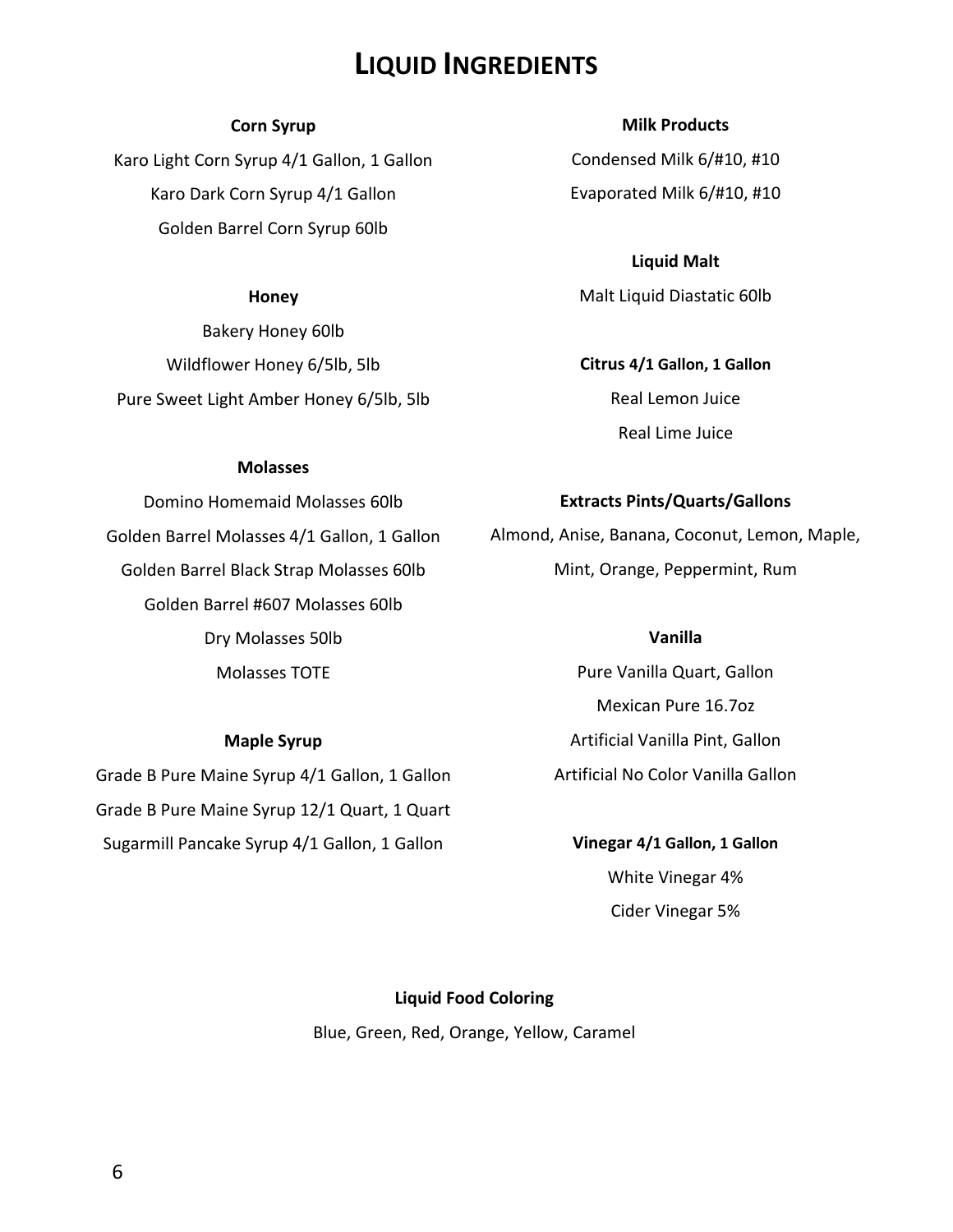# **DRY INGREDIENTS**

## **Dry Milk Products**

Hi Heat Milk Powder 50lb Low Heat Milk Powder 50lb Instant Milk Powder 6/5lb, 5lb Whole Milk Powder 50lb Buttermilk Powder 50lb Kraffen Whey Powder 50lb

### **Salt**

Kosher Salt 12/3lb, 3lb Iodized Table Salt 50lb, 25lb Pretzel Salt 50lb Sea Salt 50lb

**Baking Soda**

50lb, 12/2lb, 2lb

#### **Baking Powder**

Eagle 10lb, 44lb Red Star 6/5lb, 5lb Rumford 6/5lb, 5lb

**Bakewell Cream** 10lb

#### **Starch**

Corn Starch 50lb Argo Corn Starch 24/1lb, 1lb Potato Starch 55lb

**Pudding/Gelatin** Minute Tapioca 12/8oz Knox Plain Gelatin 12/1lb, 1lb

**Dry Malt** Malt Milk Powder 6/2.5lb, 2.5lb Malt Powder Diastatic 50lb

### **Blueberry Gumbits** 25lb

### **Additives**

Ammonium Carbonate Powder 5lb Liquid Soy Lecithin Gallon Mycoban Calcium Pro 50lb

**Bakers Cream** 10lb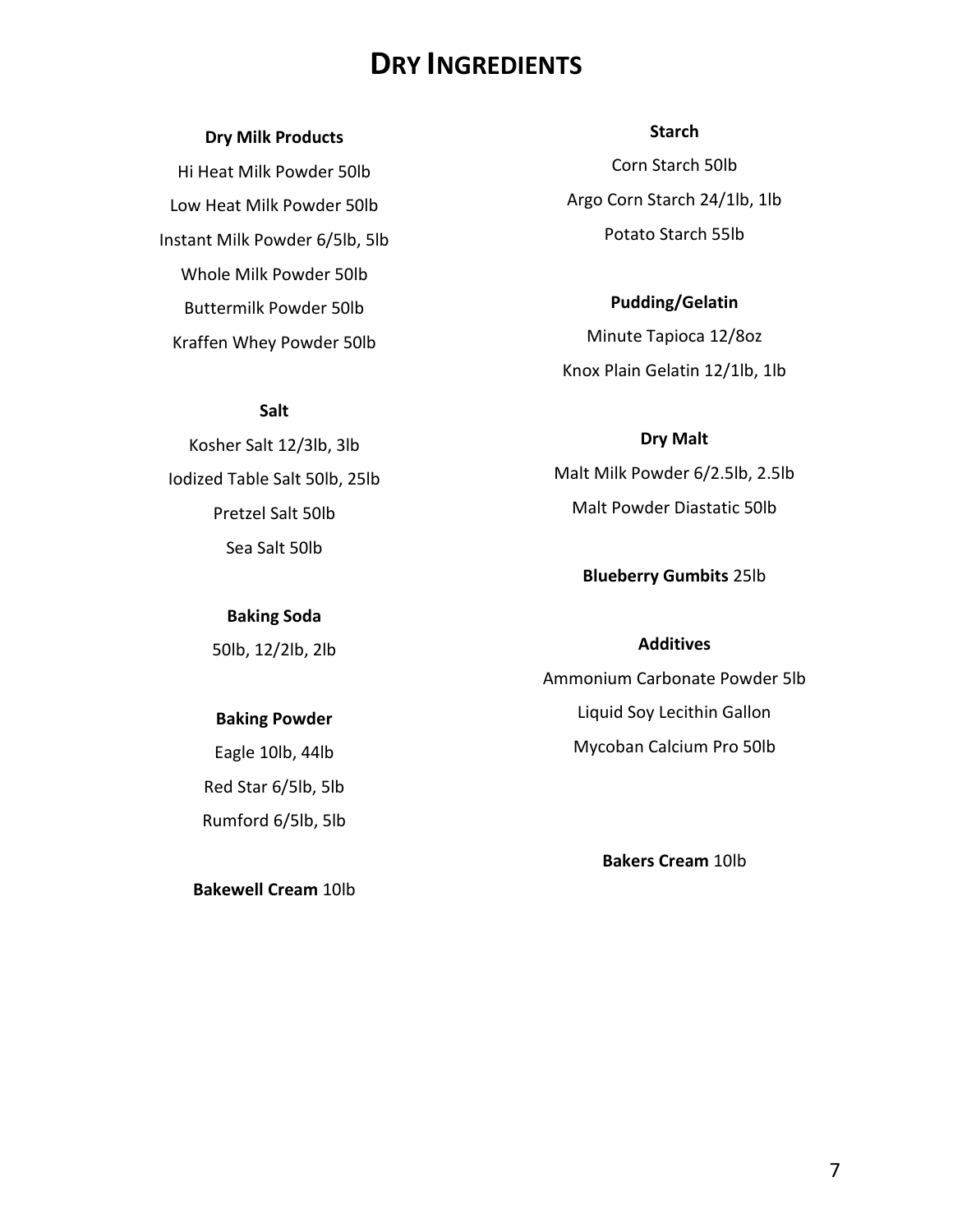# **MISCELLANEOUS**

#### **Popcorn**

Premium Popcorn Kernels 50lb Mushroom Popcorn Kernels 50lb

**Chunk White Tuna** 6/66oz, 66oz

## **Canned Fruit 6/#10, #10**

Apples Sliced in Water Small Apple Pieces in Water Diet Applesauce Crushed Pineapple Libby Pumpkin Puree Seneca Pumpkin Puree

### **Maraschino Cherries 4/1 Gallon, 1 Gallon**

Whole Cherries, No Stem Whole Cherries, with Stem Cherry Halves

## **Rock Salt 50lb**

Rock Salt Environmental Super Melt

# **Peanut Butter** Fisher Nut Creamy 35lb, 6/5lb, 5lb

**Condiments 6/#10, #10** Extra Heavy Mayonnaise Soy Sauce 4/1 Gallon

### **Vegetables**

Kalamata Olives 6/70oz, 70oz Stuffed Green Olives 4/1 Gallon Black Sliced Olives 6/#10 Crushed Tomatoes 6/#10 Diced Tomatoes in Juice 6/#10 Potato Flakes 40lb

**Fluff** Marshmallow Fluff 6/4.5lb, 4.5lb

### **Spreads**

Almond Paste 45lb, 6/7lb, 7lb Orchard 1360 Date Spread 43lb Orchard 1361 Date Spread 6/#10, #10 Nutella Spread 2/6.6lb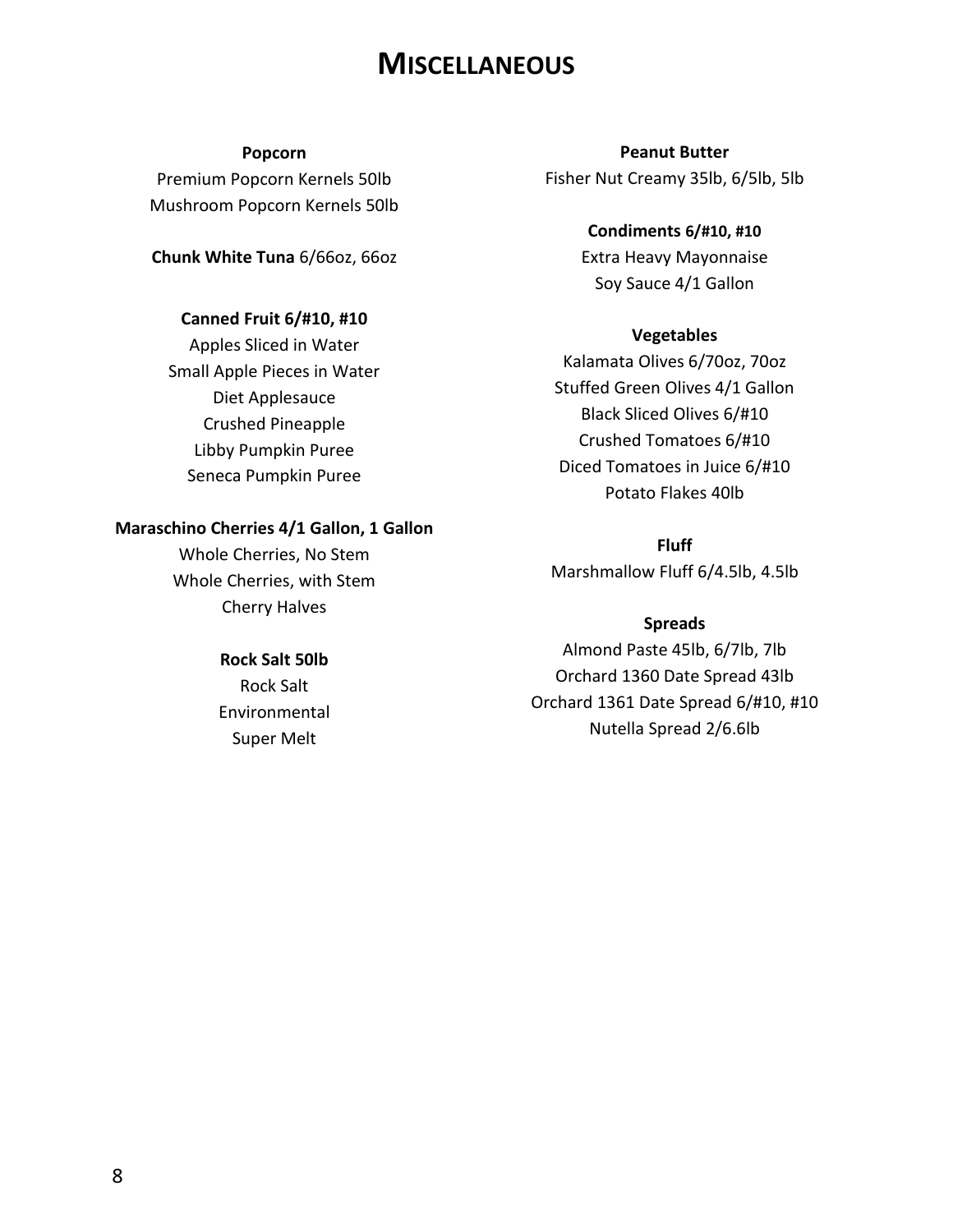# **DRY BEANS**

## **50lb**

Jacobs Cattle Beans (Maine) Soldier Beans (Maine) Yellow Eye Beans (Maine)

## **25lb**

Black Turtle Beans Garbanzo Beans Great Northern Beans Navy Pea Beans Green Split Peas Whole Green Peas Red Kidney Beans

## **20lb**

Lentil Beans Small White Beans Yellow Split Peas

#### **24/1lb, 1lb**

Lentil Beans Medium Pearl Barley Navy Pea Beans Green Split Peas Red Kidney Beans

**12/2lb** Soldier Beans (Maine) Yellow Eye Beans (Maine)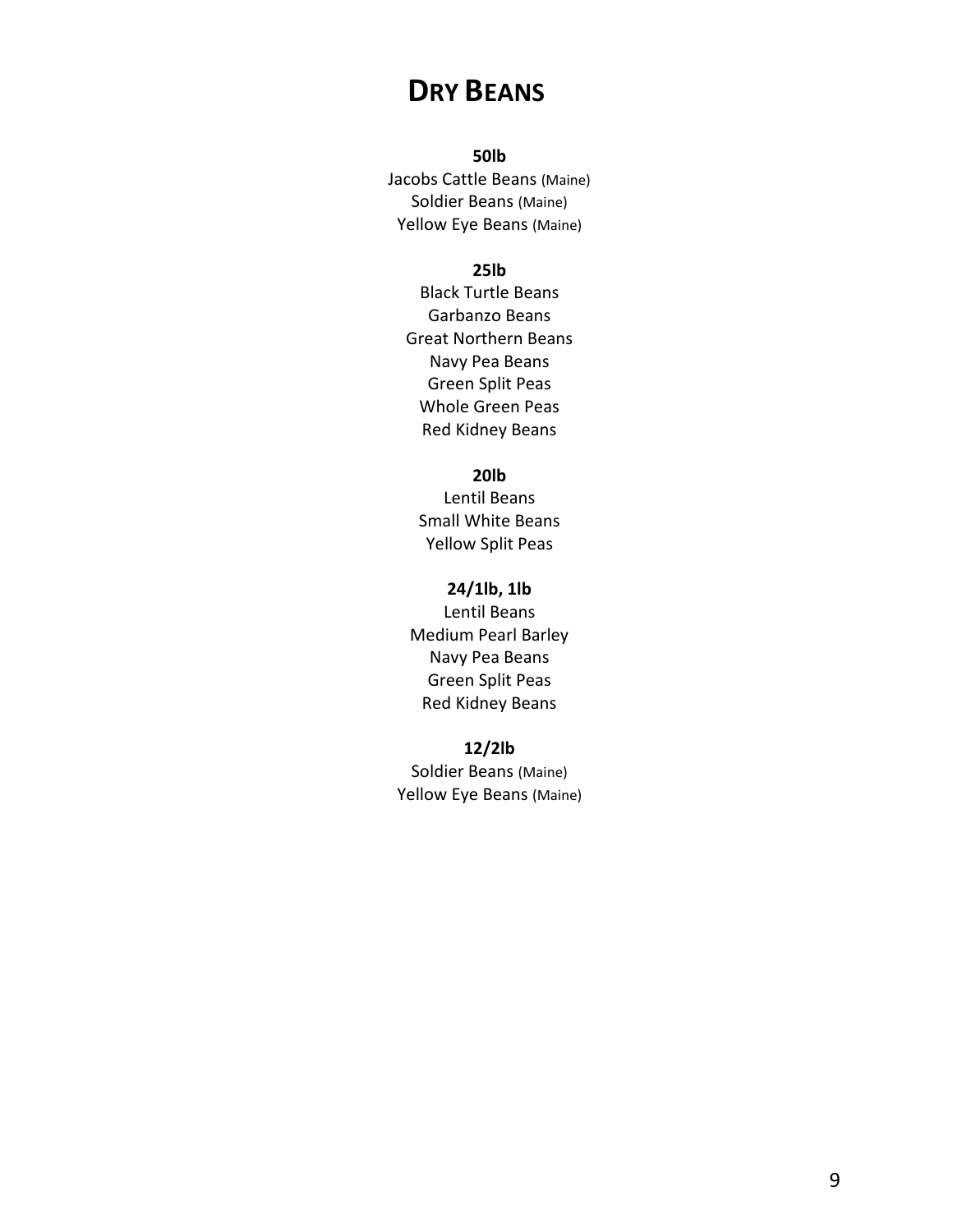# **CHOCOLATE / COCOA / COCONUT**

#### **Chips**

Butterscotch Chips 1M 25lb Butterscotch Chips 4M 10lb Cinnamon Chips 10lb Hershey Milk Chocolate Chips 25lb Peanut Butter Chips 1M 10lb Peanut Butter Chips 4M 30lb Sweet Carob Chips 2M 25lb Hershey White Chocolate Chips 25lb Nestle Vanilla Chips 25lb

#### **Semi-Sweet Chips / Chunks**

Callebaut Chocolate Chips 30lb Callebaut Chocolate Chunks 30lb Kargher Chocolate Chips 1M 25lb Kargher Chocolate Chips 1M 10lb Kargher Chocolate Chips 4M 25lb Wilbur Chocolate Chips 1M 50lb Hershey Chocolate Chips 1M 25lb Hershey Chocolate Chips 4M 25lb Sparrow Chocolate Chunks 50lb Vanleer Chocolate Chips 1M

### **Callets 2/22lb, 22lb**

Callebaut Semi-Sweet Callets Callebaut Bittersweet Callets Callebaut White Callets

#### **Slabs 5/11lb, 11lb**

Callebaut Milk Chocolate Callebaut Semi-Sweet Chocolate

#### **Discs**

Semper Dark Coating Pennies 22lb, 5.5lb Semper White Coating Pennies 22lb, 5.5lb Vanleer Dark Chocolate Snaps 30lb

#### **Unsweetened**

Liquor Discs 22lb Liquor Slab 11lb

**Sticks** Callebaut Chocolate Batons 300ct

> **Flakes** Callebaut I/C Flakes 45lb TR Toppers Flakes 2/4lb

## **Cocoa 22/24%** Callebaut Cocoa 11lb Gerkens Cocoa 5lb, 25lb, 50lb

**Cocoa 10/13%** Hershey European Cocoa 25lb

**Cocoa Dutch** Extra Brute Cocoa 6/2.2lb, 2.2lb

## **Caramel Loaf** Peters 6/5lb, 5lb

#### **Coconut Sweetened**

Flaked 10lb Fancy Shredded 5/2lb Toasted Flaked

#### **Coconut Unsweetened 25lb**

Chipped Macaroon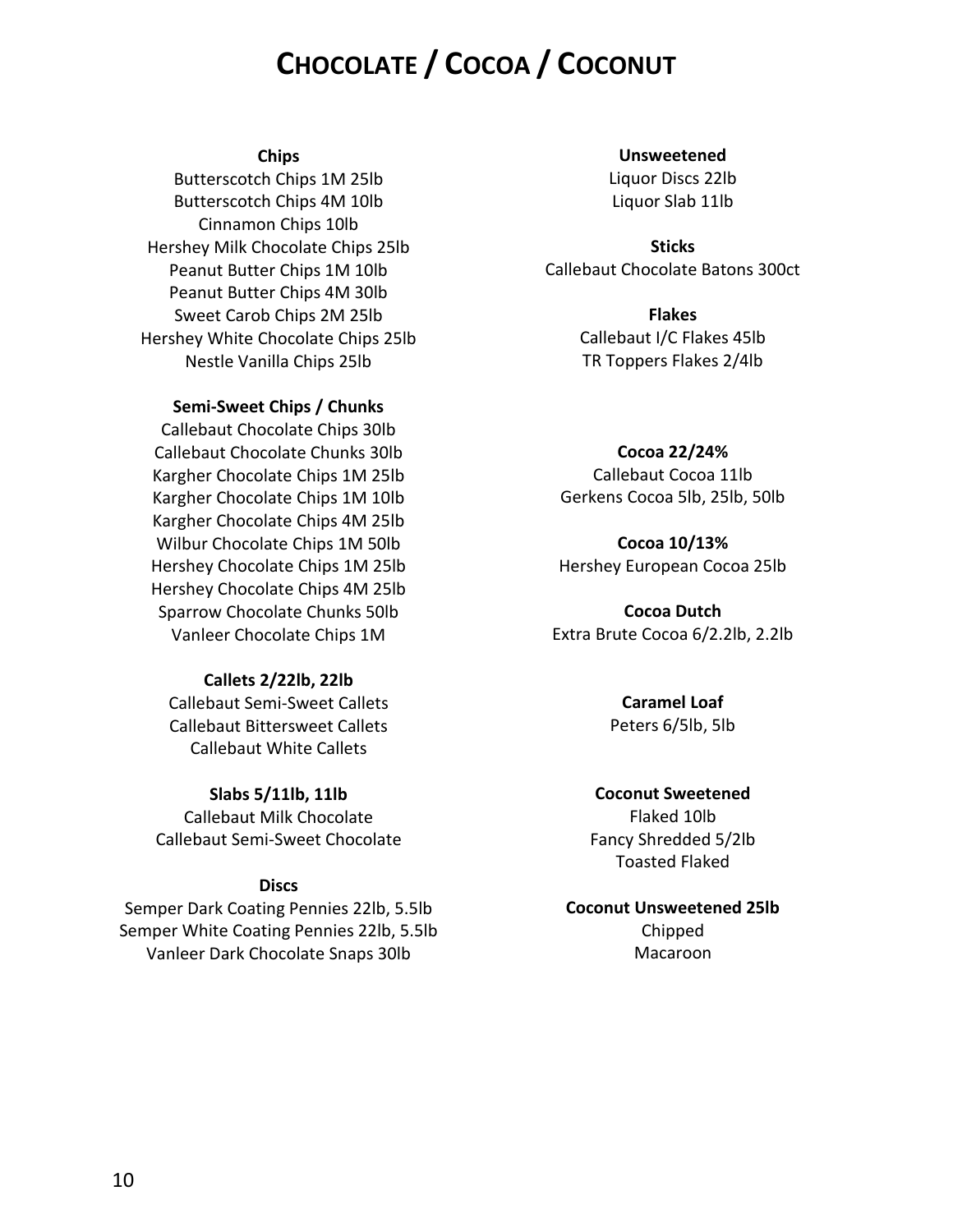# **CANDY / SPRINKLES / NUTS**

#### **Candy**

Andes Mints 3/5lb Butterfinger Chopped 2/5lb Chopped M&Ms 2.5lb Cookies n' Creme 2/5lb, 30lb Gummi Bears Mini 4/5lb, 5lb Gummi Worms 4/5lb, 5lb Gummi Worms Sour 4/4.5lb Heath Bar Chopped 2/5lb Heath Bar Crushed Medium 6/5lb Heath Bar Chopped Large 50lb Kit-Kat Chopped 4/2.5lb M&Ms Plain 6/38oz, 38oz M&Ms Mini 25lb Milk Caramel Turtles 10lb Nestle Crunch Chopped 18lb Peanut Brittle Crunch Coat 4/6lb, 6lb Peanut Butter Cups 20lb Peanut Butter Cups Chopped 2/5lb Peanut Butter Cups Mini 10lb Rainbow Nerds 10lb Dark Choc Raspberry Mini Truffles 10lb Reese's Pieces Chopped 2/5lb Reese's Pieces 25lb Reese's Pieces Mini 25lb Salted Caramel Truffles 10lb Snickers Chopped 2/5lb Yogurt Chips 2M 10lb

#### **Sprinkles 25lb** Chocolate, Rainbow

#### **Sprinkles 10lb**

Chocolate, Carnival, Green, Lavender, Orange, Pink, Red, White, Yellow

**Non Pariels 8lb** Sequins 5lb White, Assorted Brite, Pastel

**Almonds** Meal 25lb Sliced 25lb, 6/1.75lb, 1.75lb Whole 25lb Natural Medium Diced 25lb

#### **Peanuts**

Chopped/Sifted 6/4lb, 4lb Chopped 5/2lb Roasted/Salted 5lb Salted Spanish 6/4lb, 4lb

#### **Pecans**

Halves 30lb, 6/5lb, 5lb Small Pieces 30lb Medium Pieces 30lb, 6/5lb, 5lb Large Pieces 30lb

#### **Walnuts**

Pieces 5lb Small, Medium, or Large Nuggets 30lb Halves & Pieces 25lb

**Mixed Nuts** Superior Chopped, 50% Peanuts 6/3.5lb, 3.5lb

### **Crunch Toppings**

Cinnamon Streusel 15lb Dainty Butterscotch 26lb Super Crunch 20lb, 4/5lb

## **Frozen Candy Pieces**

Brownie Bits 10lb Cheesecake Pieces 10lb Rhino Cookie Dough Pieces 20lb Toppers Cookie Dough Pieces 10lb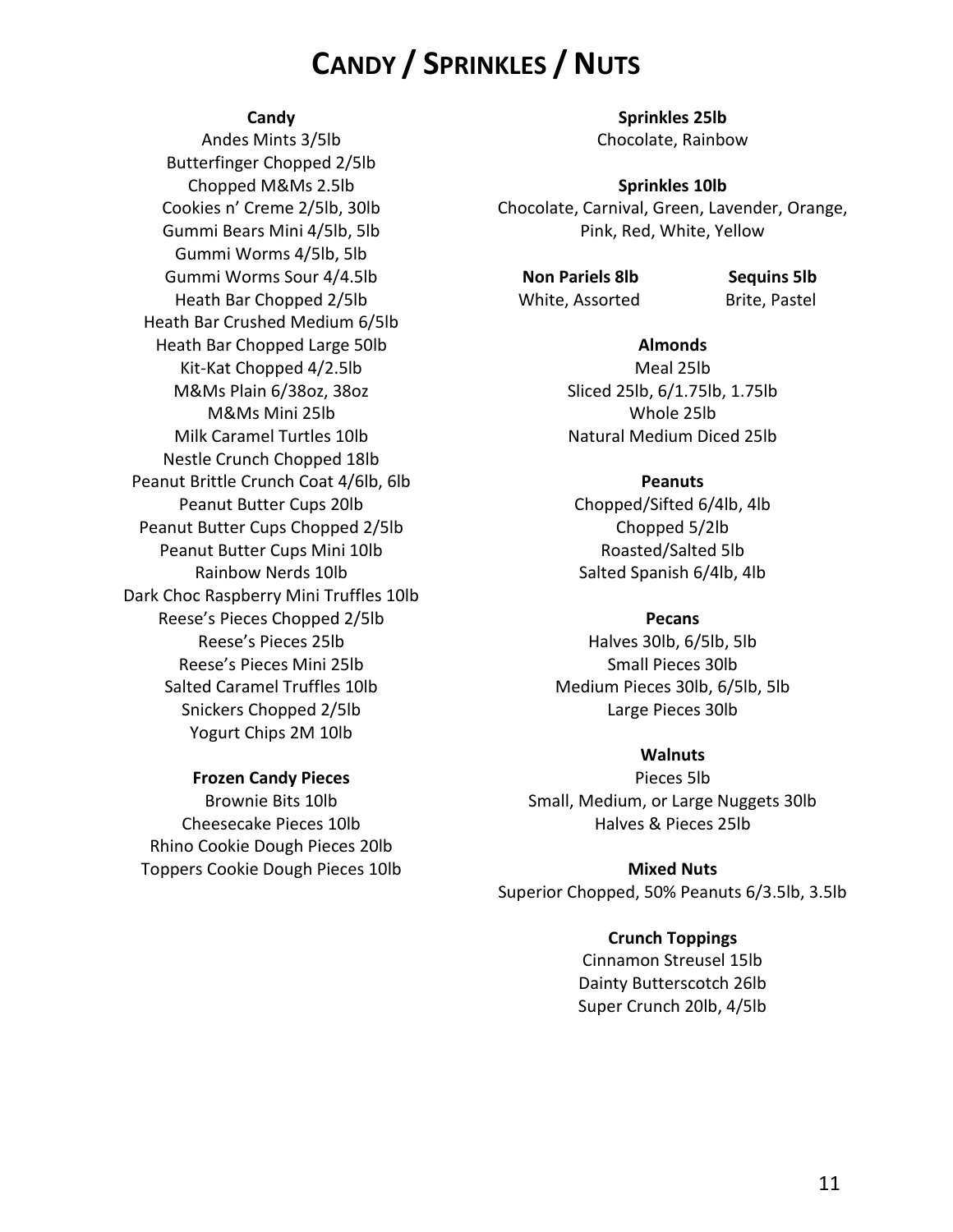# **FRUITS / VEGETABLES**

#### **Dried**

Apples Diced 40lb Apricots 28lb Banana Chips 14lb Blueberries 10lb Cherries Sweetened 10lb Cherries Green Whole 10lb Cherries Red Whole 10lb Cherry/Pineapple Mix 10lb Cranberries Sweetened 25lb Currants Micro 25lb Dates Chopped 22lb Dates Pitted 15lb Ginger Crystalized 1lb, 10lb Lemon Peel Diced 10lb Orange Peel Diced 10lb Paradise Fruit Mix 10lb (Tutti Frutti) Pineapple Rings 11lb Pineapple Tidbits 11lb Midget Raisins in Oil 25lb Raisins Select 30lb Raisins Golden 30lb Tomatoes Sun Dried 5lb

#### **Frozen Vegetables 20lb**

Corn Green Beans Peas Carrots Shredded Spinach Chopped 12/3lb

## **Frozen IQF (Pack Sizes May Vary)**

Apples Diced Apples Sliced Banana Sliced Blackberries Whole Blueberries Wild Maine Cherries Whole Red Tart Cranberries Sliced Cranberries Whole Mango Chunks Mixed Berries (Blueberries, Blackberries, Raspberries, Strawberries) Peaches Diced Peaches Sliced Pineapple Chunks Pineapple Diced Raspberries Whole Raspberry Crumbles Rhubarb Diced Strawberries Sliced Strawberries Whole

> **Organic Frozen Fruit** Blueberries 30lb Strawberries 30lb

#### **In Syrup 6/6.6lb, 6.5lb**

Strawberries Sliced 4-to-1 California Strawberries Sliced 4-to-1 Mexican Strawberries Sliced 4-to-1 Mexican 30lb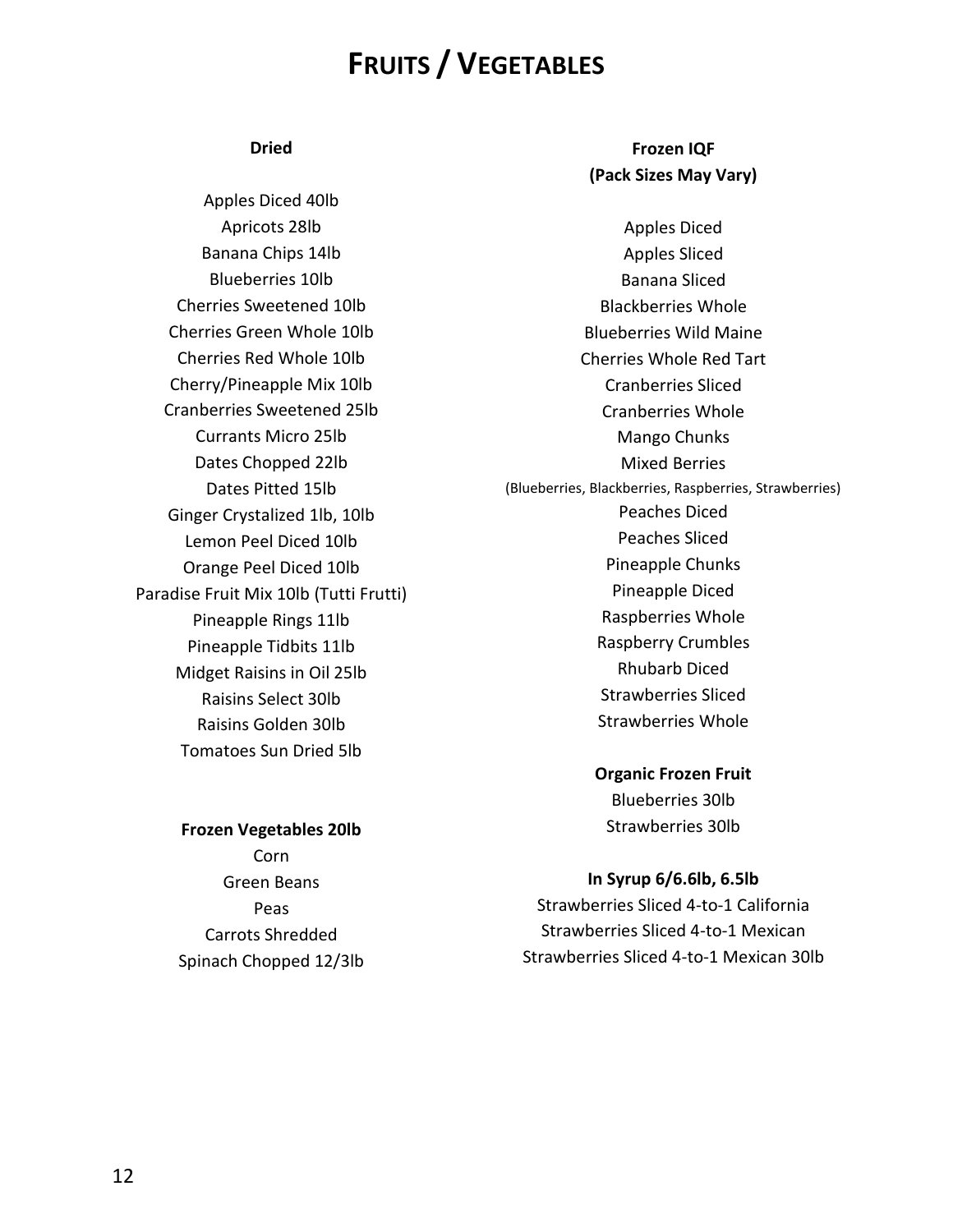# **SPICES**

# SPICES ARE AVAILABLE IN MANY SIZE OPTIONS; ASK FOR SIZING. SPICES ARE ALSO AVAILABLE IN BULK QUANTITIES BY SPECIAL ORDER.

All Spice Ground Anise Ground Apple Pie Spice BBQ Seasoning Basil Leaves Bay Leaves Caraway Seeds Cardamom Ground Celery Salt Celery Seed Celery Seed Ground Chili Powder Chives Freeze Dried Cilantro Flakes Cinnamon Ground Cinnamon Sticks 2.25in Cinnamon Sticks 6in Cloves Ground Cloves Whole Coriander Ground Coriander Whole Cream of Tartar Cumin Ground Cumin Seed Whole Curry Powder Dill Seed Dill Weed Fennel Ground Fennel Seed Whole Garlic Granulated Garlic Minced Garlic Powder Garlic Salt Ginger Ground Italian Salad Herbs Lemon Peel Grated Mace Marjoram Ground

Marjoram Whole Montreal Steak Seasoning Mustard Ground Mustard Seed Whole Nutmeg Ground Onion Chopped Onion Granulated Onion Minced Onion Powder Onion Salt Orange Peel Oregano Leaves Paprika Hungarian Paprika Spanish Parsley Flakes Pepper Black Ground Pepper Black Whole Pepper Butcher Pepper Cayenne Pepper Crushed Red Pepper White Ground Pepper White Whole Pickling Spice Poppy Seeds Poultry Seasoning Pumpkin Pie Spice Rosemary Ground Rosemary Whole Sage Ground Sage Whole Sesame Seeds Sea Salt Tarragon Whole Thyme Ground Thyme Whole Turmeric Ground Vegetable Flakes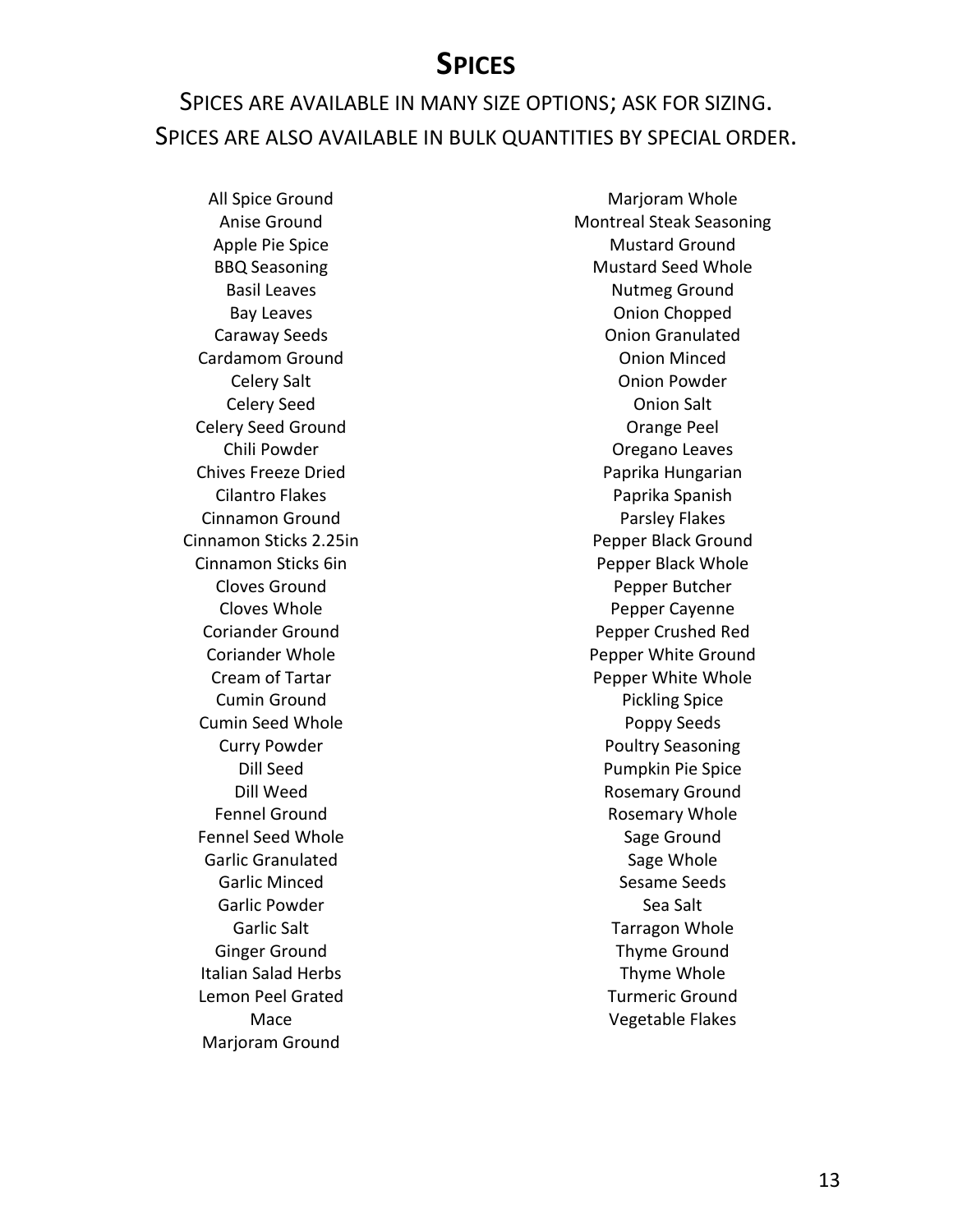# **FILLINGS**

**Donut Fillings Apple** Bake n' Joy 1436 Apple Donut 36lb **Bavarian Crème** Bake n' Joy 0438 Bavarian Crème 38lb H&H 3175 Bavarian Crème 38lb, 20lb **Black Raspberry**  Bake n' Joy 0445 Black Raspberry 42lb H&H 1002 Black Raspberry Gold Award 45lb **Blueberry** H&H 3157 Chopped Blueberry 40lb **Cream Cheese** H&H 3178 Cream Cheese 20lb **Lemon** Bake N' Joy Soft Lemon Crème 38lb **Raspberry** Bake n' Joy 6445 Bakers Jelly 42lb H&H 4606 Fruitful Raspberry w/ Seeds 42lb H&H 3159 Red Raspberry w/ Seeds 40lb Orchard 3020 Red Jelly 45lb **Strawberry** H&H 3156 Very Fruitful Strawberry 40lb

**Vanilla**

Dawn 2992 Creamy Vanilla 35lb Caravan 9074 Freeze Thaw 50lb Vanco 3004 Country Crème Éclair 20lb

## **Redi-Pak Tubes 12/2lb, 2lb**

H&H 3500 Apple H&H 3505 Bavarian Crème H&H 3507 Blueberry H&H 3502 Cream Cheese H&H 3512 Lemon H&H 3519 Raspberry H&H 3520 Strawberry **Jams** A&S 60534 Raspberry Preserves 15lb

Hero 2472 Raspberry Jam 27lb

**Meringue Powder** Dawn Meringue Powder 12/1.5lb, 1.5lb **Pie Fillings**

**Apple** H&H 3590 Crown Apple 18lb Orchard 1036 Sliced Apple RTU 18lb

**Blueberry**

H&H 3491 Crown Blueberry 20lb Orchard 1261 Blueberry RTU 6/#10, #10

### **Cherry**

H&H 3492 Crown Cherry 20lb Orchard 1356 Cherry 20lb Orchard 1351 Cherry 6/#10, #10

**Lemon**

H&H 3304 Spun Gold Lemon 38lb **Raspberry**

H&H 3489 Crown Red Raspberry 20lb Orchard 1800 Raspberry Filling RTU 40lb Orchard 1801 Raspberry Filling RTU 6/#10, #10

## **Strawberry**

Orchard 1650 Strawberry RTU 40lb Orchard 1651 Strawberry RTU 6/#10, #10 Orchard 1861 Strawberry Rhubarb 6/#10, #10

## **Turnover Fillings**

H&H 3200 Apple 37lb H&H 4947 Red Raspberry 40lb Orchard 1090 Apple Royale 36lb, 6/#10, #10 Orchard 1610 Raspberry Square 40lb Orchard 1590 Raspberry T/O & Square 40lb Orchard 1591 Raspberry T/O & Square 6/#10, #10

#### **Miscellaneous**

Bake n' Joy 8421 White Whoopie Pie Filling 15lb Dawn 5422 Holland Cream Filling 28lb H&H 4203 Fruitful Fig 45lb Orchard 1370 Date Filling 43lb Orchard 1371 Date Filling 6/#10, #10 Orchard 1380 Fig Square 45lb Orchard 1381 Fig Square 6/#10, #10 Orchard 1491 Mince 6/#10, #10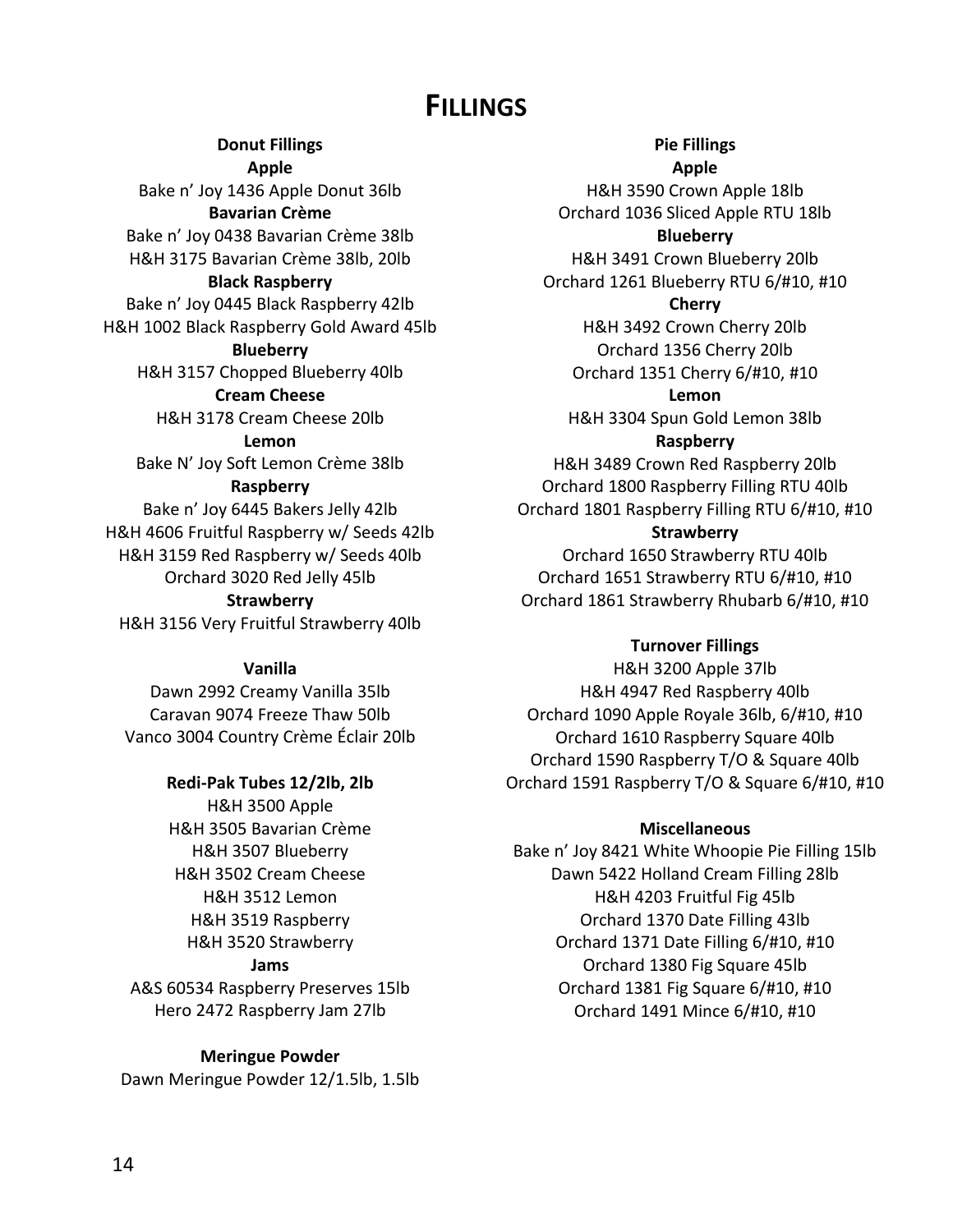# **GLAZES / ICING**

### **Glazes**

Bake n' Joy 1443 Lustre Glaze 43lb Dawn 2744 Fast Finish Donut Glaze 24lb Dawn 8416 Roll & Dip 24lb H&H 3970 Apricot Glaze 22lb H&H 3949 Star Glaze 40lb

## **Icing**

Dawn 4989 Buttercream RTU 28lb Dawn 7749 Chocolate Buttercream RTU 28lb Dawn 9471 String Icing 18/1.5lb, 1.5lb H&H 4403 Angel White 30lb H&H 3458 Cream Cheese 20lb H&H 3453 German Chocolate 21lb H&H 8331 Icin' Easy 23lb H&H 4402 Swiss Fudge Icing 35lb

**Icing Fruits**

Dawn 8724 Lemon 10lb

#### **Donut Dips**

Bake n' Joy 2422 Strawberry Donut Dip 22lb Dawn 8721 Chocolate Quick Dip 24lb Dawn 8762 Maple Quick Dip 24lb Dawn 8804 White Quick Dip 24lb H&H 3460 Chocolate Dip 45lb H&H 3461 Vanilla Dip 45lb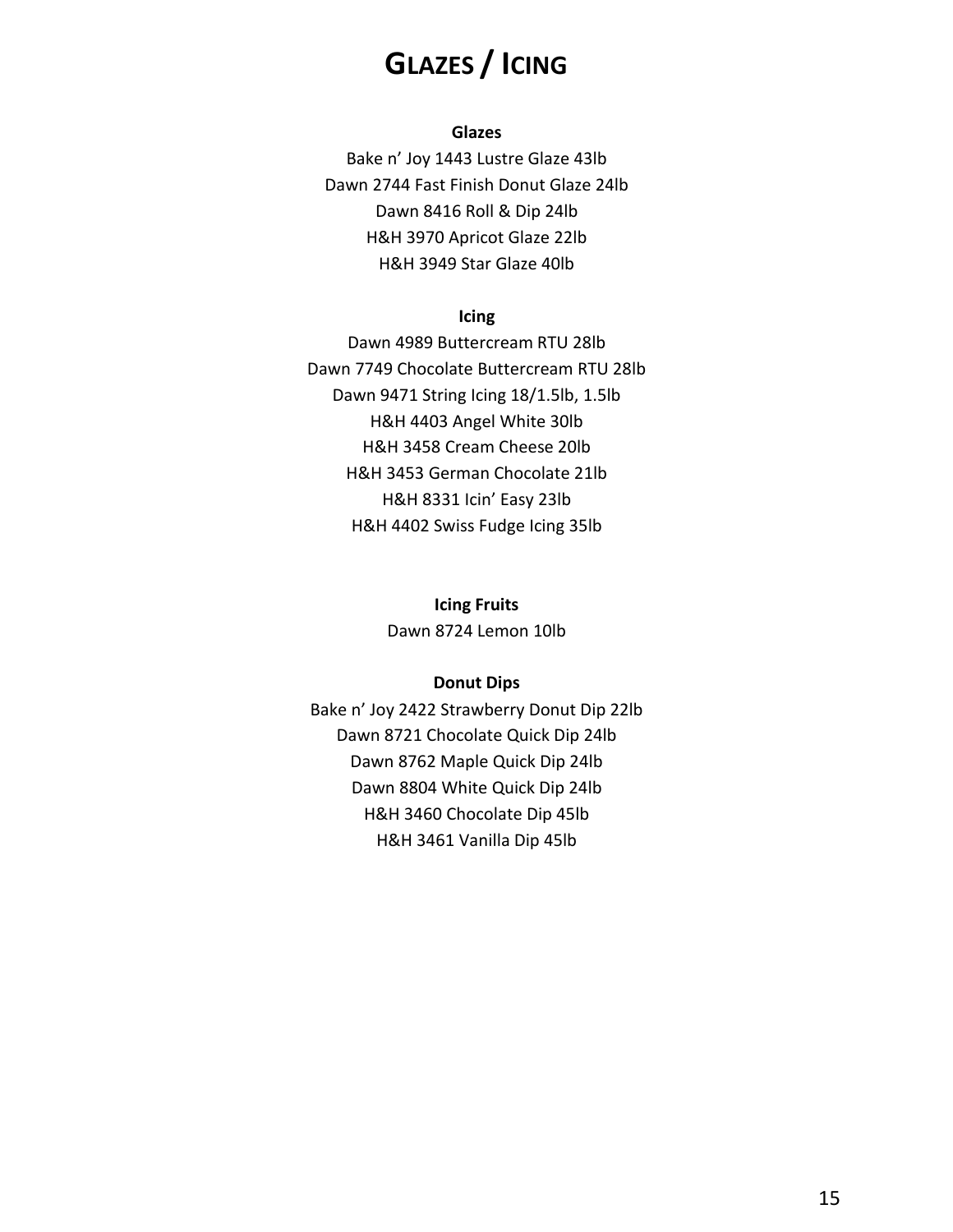# **PAPER PRODUCTS**

**Mitts, 1 Pair** 17in Silicone Mitts Oven Pad Handlers

**Pastry Bags 10/100ct, 100ct** 18in Disposable Pastry Bags

> **Pastry Brushes** 4inch Pastry Brush

**Vinyl Gloves 10/100ct, 100ct** Medium, Large, Extra Large

**Utensils, 1000ct** Medium White Teaspoons Soda Spoons

#### **Napkins**

Xpressnap Quarter Fold 12/500ct Xpressnap Drink 6000ct 6½ x 12 Low Fold Napkins 8000ct

#### **Hinged Containers**

5in Clear Clamshell #1050 375ct 8in Clear Clamshell #1120 200ct

### **Cake Boards**

14x10 Quarter Sheet 100ct 14x18 Half Sheet 50ct 14x18 Gold Half Sheet 25ct 17x25 Full Sheet 50ct

**Show Pie Containers 200ct** 10P 9in Black Base 10-175 9in Clear Fluted Lid

> **Trash Liners** 30x37 Clear 500ct

## **Paper**

Paper Towels 30 Rolls 2 Ply Toilet Paper 96 Rolls

**Foil** 12in x 1000ft 18in x 1000ft Heavy Duty

> **Film** 12in x 2000ft 18in x 2000ft 24in x 2000ft

Shrink Wrap 4/Rolls

**Parchment Paper**

Quilon White Full Sheet Pan Liner 1000ct Silicone Full Sheet Pan Liner 1000ct

#### **Tissue Paper**

MXT 6x10 Wax 1000ct, 10/1000ct MXT 8x10 Wax 1000ct, 10/1000ct MXT 10x10 Wax 1000ct, 8/1000ct Wax Deli Sheets 15x10.75 500ct, 12/500ct

### **Wax Sandwich Bags** 1000ct, 6/1000ct

#### **Circles**

6in Cake Circles 1000ct 8in Cake Circles 500ct 9in Cake Circles 250ct 9in Gold Cake Circles 200ct 10in Cake Circles 250ct 10in Gold Cake Circles 200ct 12in Cake Circles 250ct 14in Cake Circles 250ct 16in Cake Circles 125ct

#### **Baking Cups 500ct, 20/500ct**

 $3\frac{1}{2}$  inch  $4\frac{1}{2}$  inch 5 ½ inch 6 inch

## **Combo Containers 250ct**

8oz White Combo Containers 16oz White Combo Containers 32oz White Combo Containers

### **Loaf Pans 300ct**

2lb Aluminum Loaf Pans #708-45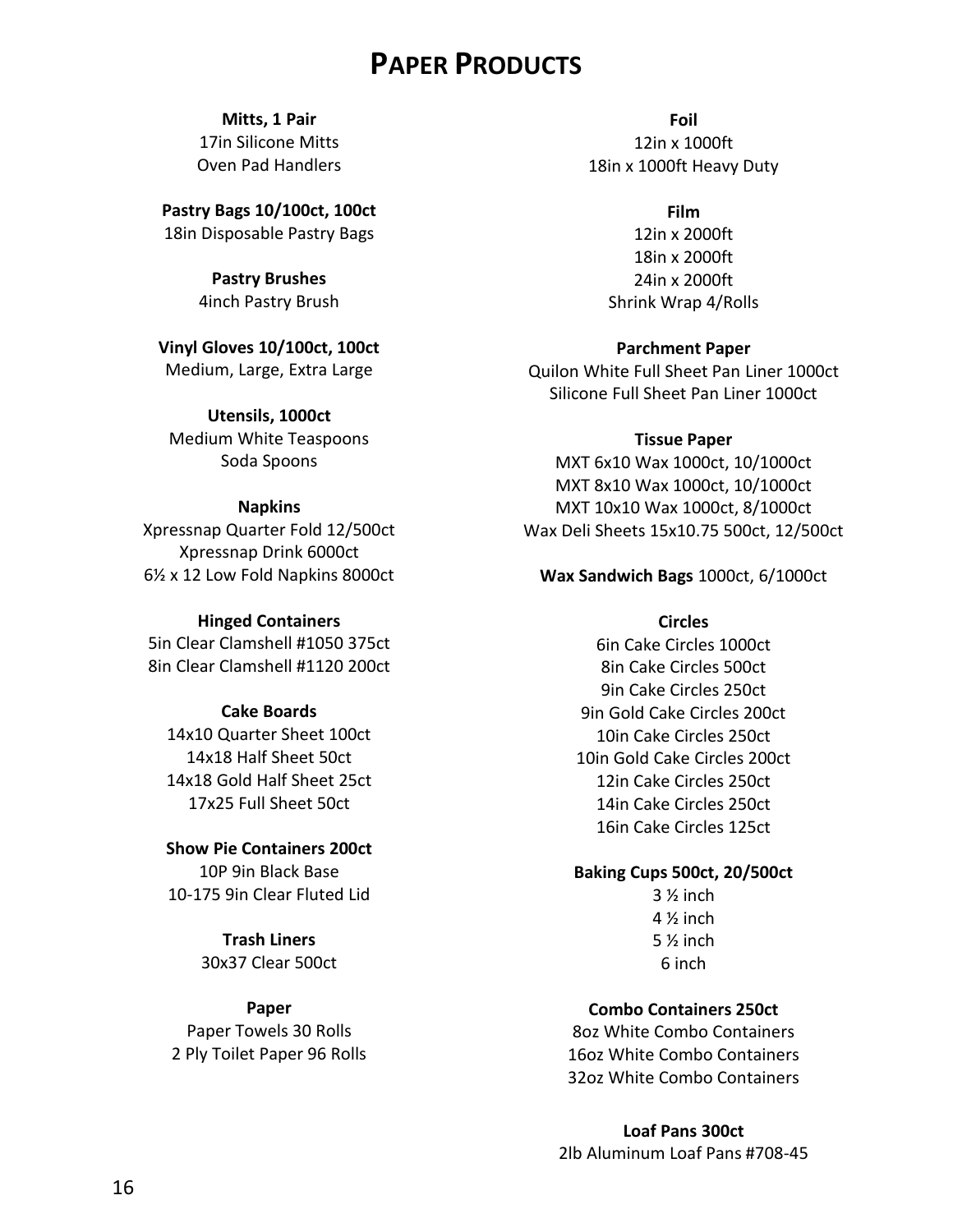# **PAPER PRODUCTS BAGS BOXES PIE TINS**

| Paper Bags 500ct             | <b>White Bakery Boxes</b>                     |
|------------------------------|-----------------------------------------------|
| 4lb Brown                    | [Bundles range between 100ct, 200ct, & 250ct] |
| 6lb Brown                    | $6 \times 6 \times 2\frac{1}{2}$              |
| 8lb Brown                    | 6x6x3                                         |
| 10lb Brown                   | 6x6x4                                         |
| 12lb Brown                   | 8x5x3                                         |
| 16lb Brown                   | $8 \times 8 \times 2\frac{1}{2}$              |
| 20lb Brown Husky             | $8 \times 8 \times 3$                         |
| 2lb White                    | $8 \times 8 \times 4$                         |
| 4lb White                    | 8x8x5                                         |
| 6lb White                    | $9x9x2\frac{1}{2}$                            |
| 8lb White                    | 9x9x3                                         |
| 10lb White                   | 9x9x4                                         |
| 12lb White                   | $10 \times 6 \times 3\frac{1}{2}$             |
|                              | 10% x 6% x 3%                                 |
| <b>Grocery Bags</b>          | 10 x 10 x 21/2                                |
| 13x7x17 w/ Handle 250ct      | $10 \times 10 \times 3$                       |
| 1/6 57lb Brown 500ct         | $10 \times 10 \times 4$                       |
| 1/6 70lb Brown 400ct         | $10 \times 10 \times 5$                       |
|                              | $11 \times 7\frac{1}{4} \times 3$             |
| <b>Wax Auto Bags 1000ct</b>  | 12 x 12 x 4                                   |
| 4lb, 6lb, 8lb                | 13 x 9 x 3.25                                 |
|                              | $14 \times 10 \times 4$                       |
| <b>Plastic Poly Bags</b>     | 14 x 14 x 51/2, 50ct                          |
| 4 x 2 x 8 .65 Mil 1000ct     | 19 x 14 x 41/2, 50ct                          |
| 4 x 2 x 12 .60 Mil 1000ct    | 28 x 18 x 5, 2Piece, 25ct                     |
| 5 x 4 x 24 .75 Mil 1000ct    |                                               |
| 6 x 3 x 12 .70 Mil 1000ct    | <b>Window Boxes, 200ct</b>                    |
| 6 x 3 x 15 .75 Mil 1000ct    | $9 \times 9 \times 2\%$                       |
| 6 x 3 x 15 .90 Mil 1000ct    | 10 x 10 x 21/2                                |
| 6 x 3.5 x 18 1.00 Mil 1000ct |                                               |
| 8 x 4 x 18.75 Mil 1000ct     | <b>Aluminum Pie Tins</b>                      |
| 8 x 4 x 18 1.25 Mil 1000ct   | 6in Deep #2126-30, 800ct                      |
| 10 x 4 x 20 .75 Mil 1000ct   | 6in Medium #206-30, 800ct                     |
| 10 x 8 x 24 .75 Mil 500ct    | 8in Deep #258-35, 400ct                       |
| 10 x 8 x 24 1.00 Mil 500ct   | 8in Medium #288-30, 400ct                     |
| 12 x 8 x 30 1.00 Mil 500ct   | 9in Deep #219-40, 400ct                       |
|                              | 9in Medium #209-40, 400ct                     |

**Twist Ties**, White, 4in, 2000ct

10in Deep #230-45, 400ct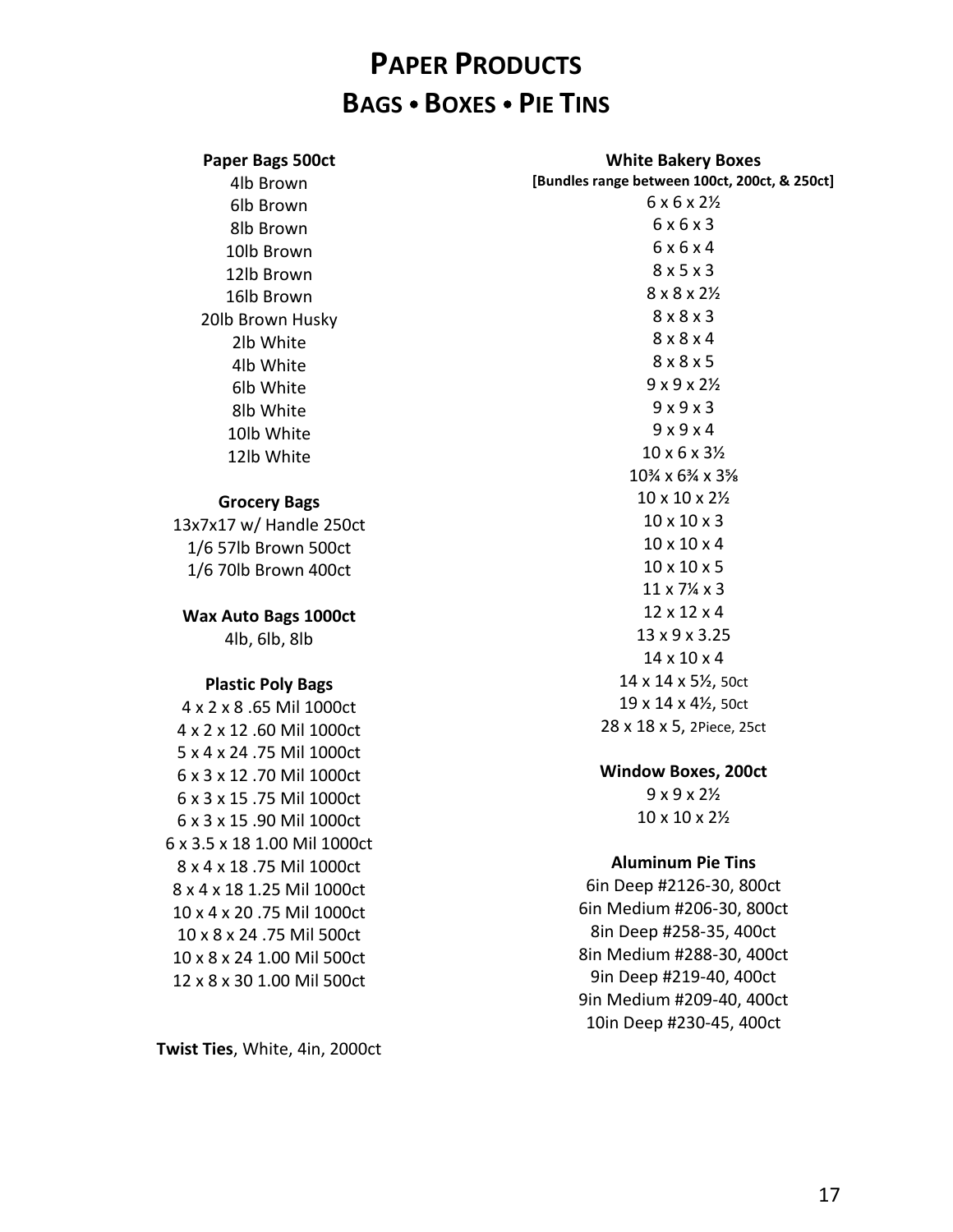# **PAPER PRODUCTS CUPS BOWLS LIDS**

## **Translucent Plastic Cups, 1000ct**

9oz Plastic Cold Cup #Y9 9oz Straw Slot Lid #600TS

## **Clear Plastic Cold Cups, 1000ct**

12oz Clear Plastic Cold Cup #1640CC12 16oz Clear Plastic Cold Cup #1640CC16 20oz Clear Plastic Cold Cup #1640CC20 24oz Clear Plastic Cold Cup #1640CC24 32oz Clear Plastic Cold Cup #32AC

## **Clear Cup Lids, 1000ct**

Clear Straw Slot Lid #12S24 Dome Lid with Hole #12S24D 32oz Straw Slot Lid #L32C

**Parfait, 240ct** 12oz Parfait Cup #CP12 Parfait Dome Lid #HDCC

## **Coffee Cups 1000ct**

10oz White Paper #10W 12oz White Paper #12W 16oz White Paper #16W 20oz White Paper #20W White Dome Lids #10S20W Kraft Cup Sleeves #CS10S210

## **Boats 500ct**

8oz Banana Boat 12oz Banana Boat

**Flurry 4 Cup Carrying Tray** 300ct

### **Paper Bowls**

6oz White Paper Bowl #VS606, 1000ct 8oz White Paper Bowl #VS608, 1000ct 12oz Whit Paper Bowl #VS612, 1200ct 16oz White Paper Bowl #VS616, 500ct

## **Lids for Paper Bowls**

8oz Flat Vented Lid #LVP508, 1000ct 6-8oz Clear Plastic Dome Lid #SODF8, 1000ct 12oz Flat Vented Lid #LVP512, 1000ct 12oz Clear Plastic Dome Lid #SODF12, 1000ct 16oz Flat Vented Lid #LVP516, 1000ct

## **Paper Cold Cups, 1000ct**

16oz Clear Plastic Cold Cup #C16 20oz Clear Plastic Cold Cup #C20 24oz Clear Plastic Cold Cup #RP24PS

## **Paper Cup Lids, 1000ct**

12-22oz Clear Straw Slot Lid #L1222 24oz Clear Straw Slot Lid #L16BL

## **Clear Plastic Bowls**

5oz Dessert Container #FK-DE5 8oz Dessert Container #FK-DE8 12oz Dessert Container #FK-DE12 Dessert Container Dome Lid TNH #DLDE1624

**Giant Wrapped Straw** 24/300ct **Giant Unwrapped Straw Red/White** 7500ct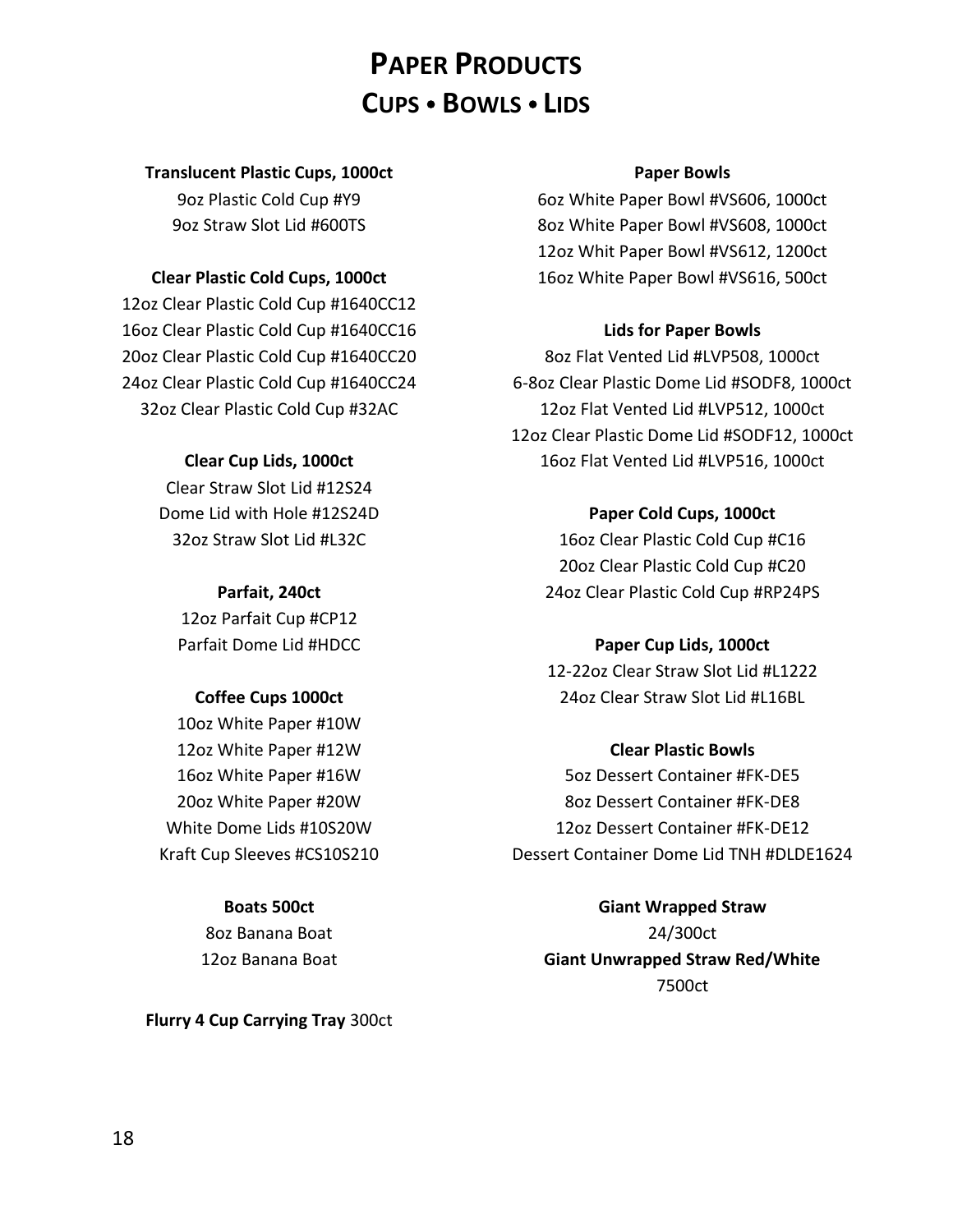# **DAIRY**

**Cheese** Grated Parmesan Cheese 5lb

### **Cream Cheese**

Pauly Cream Cheese 10/3lb Philadelphia Cream Cheese 30lb Smithfield Cream Cheese 10/3lb Smithfield Cream Cheese 3lb Raskas Cream Cheese 30lb, 10/3lb

## **Butter 36/1lb**

Cabot Unsalted Cabot Salted Cabot 83% Unsalted European Anchor Food 83% Unsalted Butter Sheets 10/2lb Old World European Style NH Butter Blend 36/1lb Wuthrich 83% Unsalted 36/1lb

### **Whip Topping**

Reddi Whip Real Whipped Cream 12/15oz Rich's 2559 On Top Dessert Topping 12/16oz Rich's 8011 RTU Whipped Topping 12/2lb Rich's 2911 Whip Topping Base 30lb

## **Eggs\***

Sugared Egg Yolks Frozen 6/5lb, 5lb Egg Whites Frozen 6/5lb, 5lb Whole Eggs Frozen 30lb Whole Eggs Frozen 6/5lb, 5lb

**\*Please note**: Our egg products are frozen and homogenized. They are not fresh.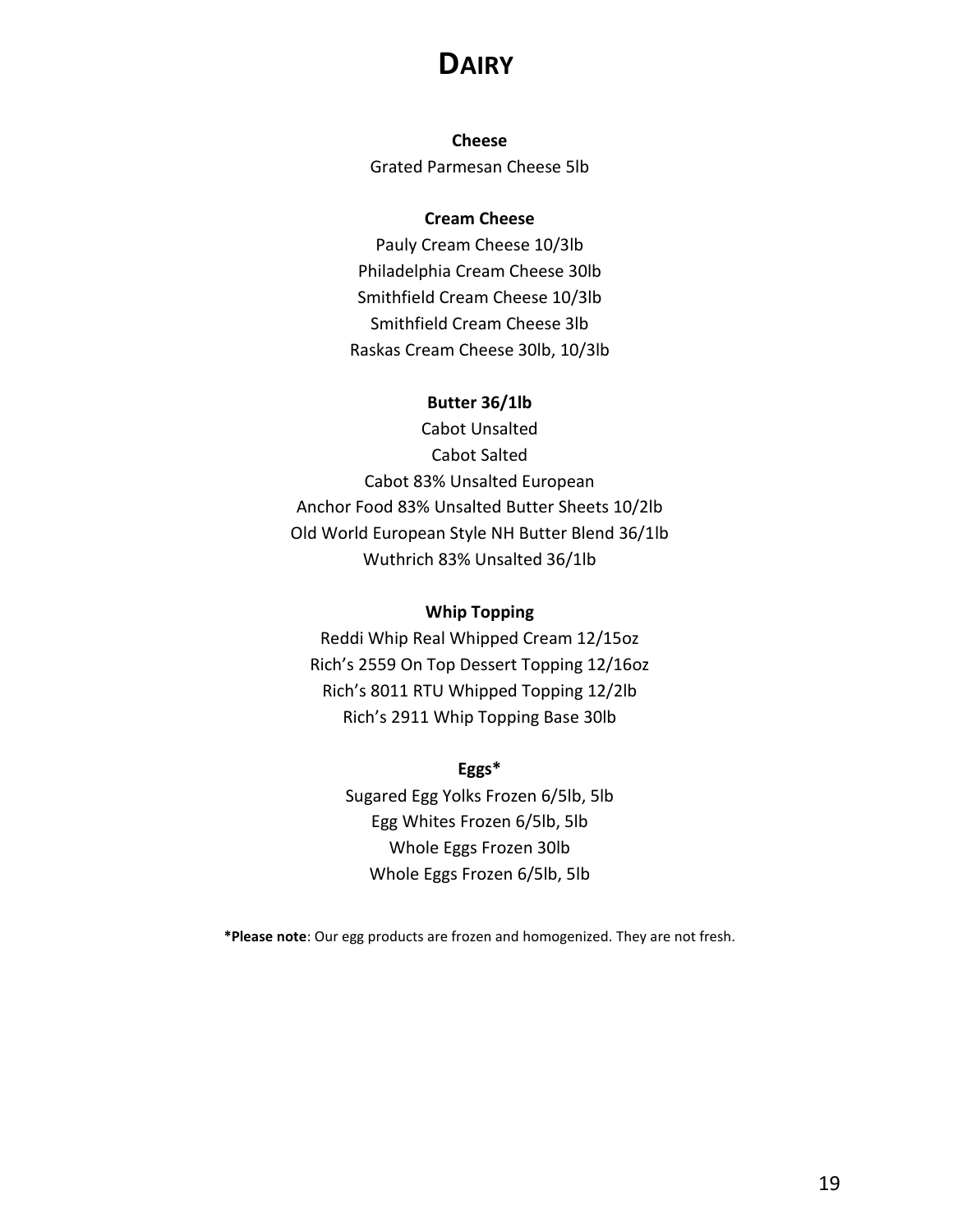# **FROZEN**

### **Muffin Batter 18lb**

Karp's 53480 Blueberry Karp's 54830 Cranberry Nut Karp's 53620 Glorious Morning

### **Dawn Frozen Donuts**

1150177 Chocolate Cake Donut 90/3oz 1150226 Yeast Raised Ring Donut 66/3oz 1150234 Yeast Raised Shell Round Donut 66/2.75oz

> **Rich's Donuts** 49803 Long John Donuts 60/2.25oz

**Pillsbury Scones 96/3.75oz** 8135 Variety Pack (Blueberry/Raspberry White Chocolate/Apple Cinnamon)

**Pillsbury Brownie**  63003 Deluxe Baked Full Sheet Brownie 3/152oz (Pre-Baked, Thaw & Serve)

**Pillsbury Turnovers 60/3.7oz** 5416 Blueberry 5418 Raspberry

## **Cinnamon Rolls**

Pillsbury 5353 Large Cinnamon Rolls 60/6.5oz Pillsbury 5385 Cinnamon Twists 52/4.25oz Rich's 14123 Jumbo Cinnamon Buns 72/3oz

## **Perfecto Bagels 40/4.5oz**

Blueberry, Cinnamon Raisin, Everything, Focaccia Cheese, French Toast, Jalapeño & Cheddar, Onion, Plain, Sesame Seed

**Cookie Dough (Scoop n' Bake) 18lb**

Karp's 0100 Chocolate Chip

**Preformed Cookies** Readi-Bake 53168 Chocolate Chip 240/1oz

> **Pillsbury Twirls** 6226 Cinnamon Twirls 100/5oz 10942 Caramel Twirls 100/5oz